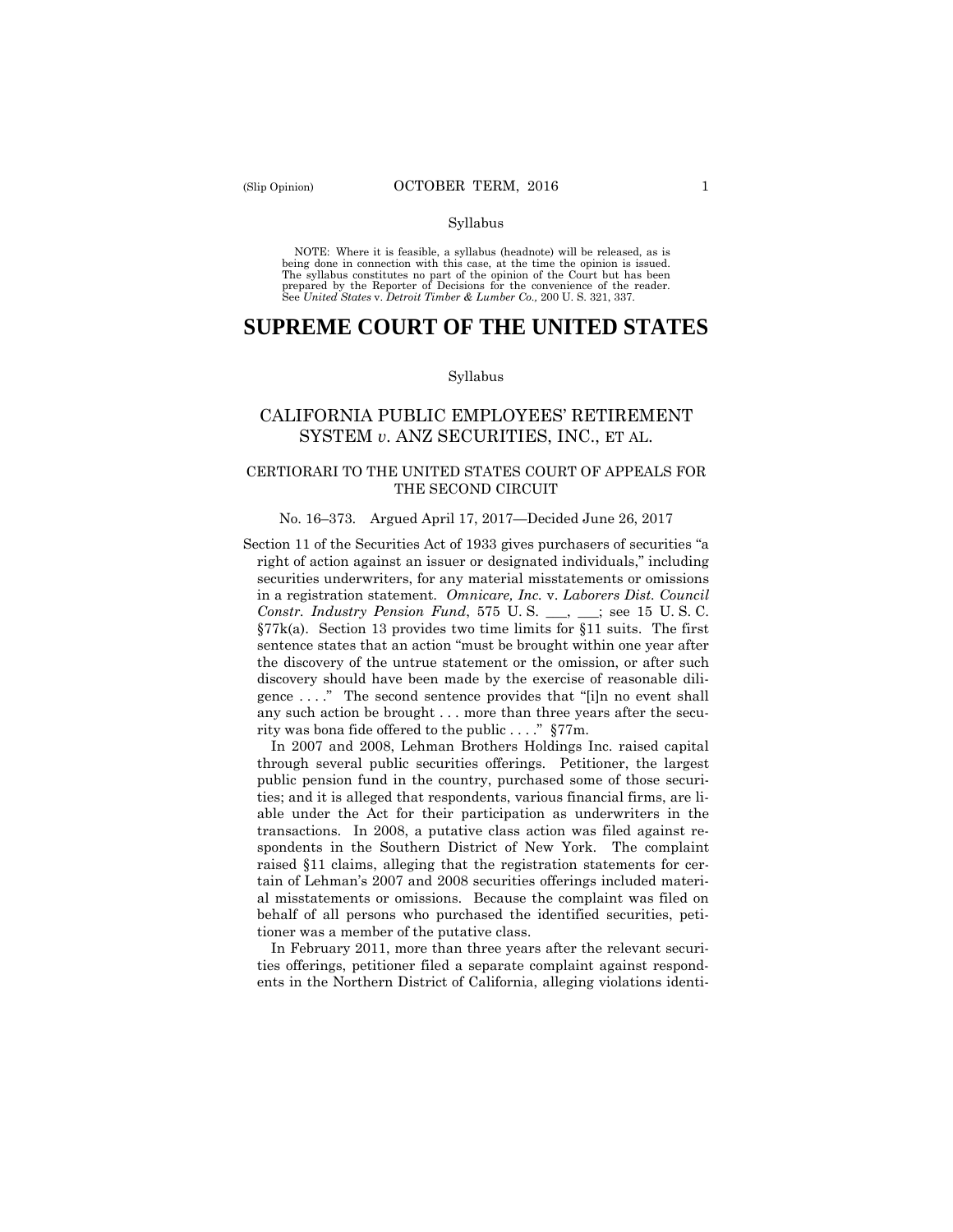# 2 CALIFORNIA PUBLIC EMPLOYEES' RETIREMENT SYSTEM *v*. ANZ SECURITIES, INC. Syllabus

# cal to those in the class action on petitioner's own behalf. Soon thereafter, a proposed settlement was reached in the putative class action, but petitioner opted out of the class. Respondents then moved to dismiss petitioner's individual suit, alleging that the §11 violations were untimely under the 3-year bar in the second sentence of §13. Petitioner countered that the 3-year period was tolled during the pendency of the class-action filing, relying on *American Pipe & Construction Co.* v. *Utah*, 414 U. S. 538. The trial court disagreed, and the Second Circuit affirmed, holding that *American Pipe*'s tolling principle is inapplicable to the 3-year bar. It also rejected petitioner's alternative argument that the timely filing of the class action made

petitioner's individual claims timely as well. *Held*: Petitioner's untimely filing of its individual complaint more than three years after the relevant securities offering is ground for dismissal. Pp. 4–17.

(a) Section 13's 3-year time limit is a statute of repose not subject to equitable tolling. Pp. 4–14.

(1) The two categories of statutory time bars—statutes of limitations and statutes of repose—each have "a distinct purpose." *CTS Corp.* v. *Waldburger*, 573 U. S. \_\_\_, \_\_\_. Statutes of limitations are designed to encourage plaintiffs " 'to pursue diligent prosecution of known claims," *id.*, at \_\_\_, while statutes of repose "effect a legislative judgment that a defendant should 'be free from liability after the legislatively determined period of time," *id.*, at \_\_\_. For this reason, statutes of limitations begin to run "when the cause of action accrues," while statutes of repose begin to run on "the date of the last culpable act or omission of the defendant." *Id.*, at \_\_\_.

From the structure of §13, and the language of its second sentence, it is evident that the 3-year bar is a statute of repose. The instruction that "[i]n no event" shall an action be brought more than three years after the relevant securities offering admits of no exception. The statute also runs from the defendant's last culpable act (the securities offering), not from the accrual of the claim (the plaintiff's discovery of the defect).

This view is confirmed by §13's two-sentence structure. The pairing of a shorter statute of limitations and a longer statute of repose is a common feature of statutory time limits. See, *e.g., Gabelli* v. *SEC*, 568 U. S. 442, 453. Section 13's history also supports the classification. The 1933 Securities Act's original 2-year discovery period and 10-year outside limit were shortened a year later. The evident design of the shortened period was to protect defendants' financial security by reducing the open period for potential liability. Pp. 4–7.

(2) The determination that the 3-year period is a statute of repose is critical here, for the question whether a tolling rule applies to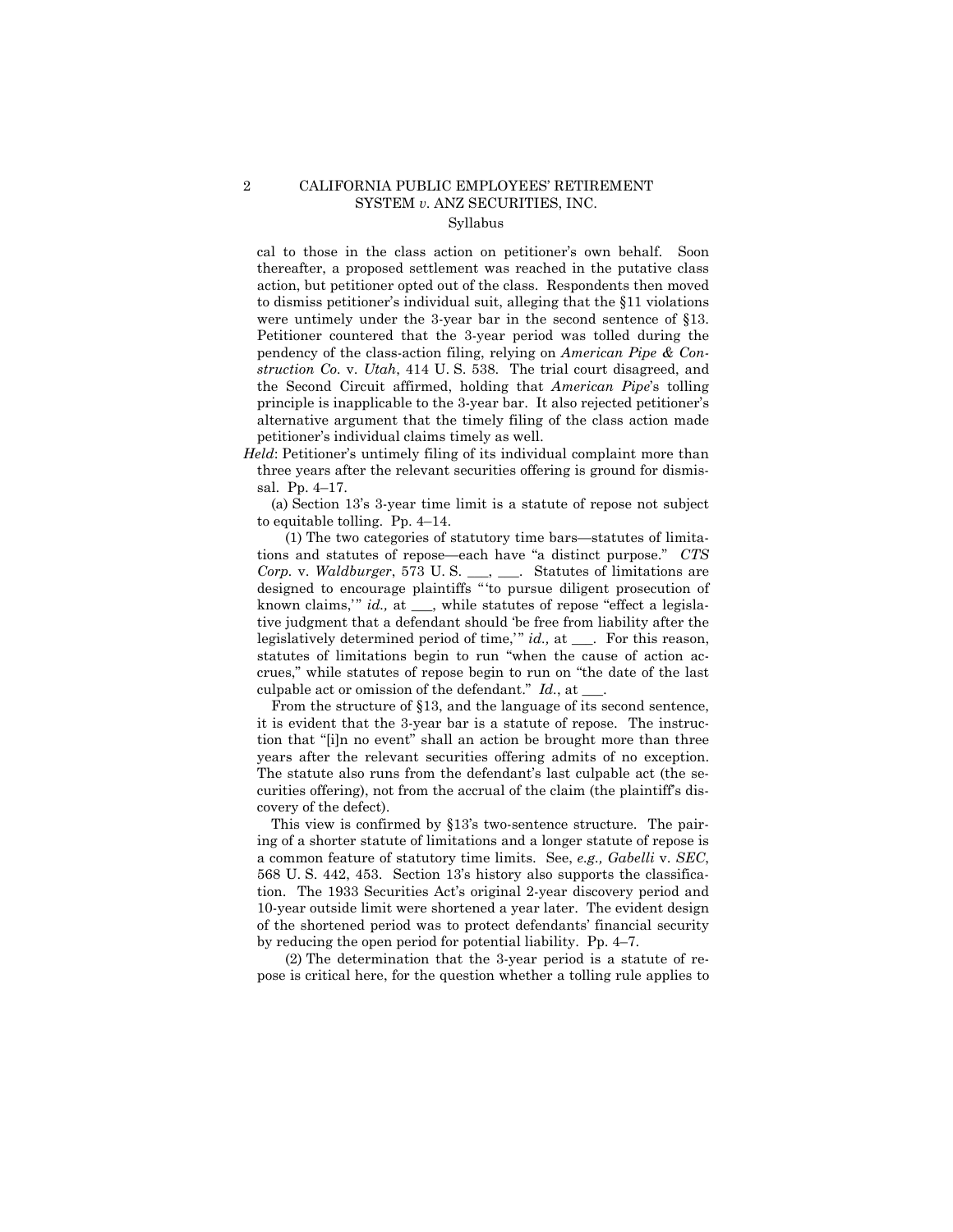#### Syllabus

a given statutory time bar is one "of statutory intent." *Lozano* v. *Montoya Alvarez*, 572 U. S. 1, \_\_\_. In light of the purpose of a statute of repose, the provision is in general not subject to tolling. Tolling is permissible only where there is a particular indication that the legislature did not intend the statute to provide complete repose but instead anticipated the extension of the statutory period under certain circumstances. A statute of repose implements a " 'legislative decisio[n] that . . . there should be a specific time beyond which a defendant should no longer be subjected to protracted liability.'" CTS, 573 U. S.*,* at \_\_\_. The unqualified nature of that determination supersedes the courts' residual authority and forecloses the extension of the statutory period based on equitable principles. Thus, the Court repeatedly has stated that statutes of repose are not subject to equitable tolling. See, *e.g., id.,* at \_\_\_\_\_. Pp. 7-8.

(3) The tolling decision in *American Pipe* derived from equity principles and therefore cannot alter the unconditional language and purpose of the 3-year statute of repose. The source of the tolling rule applied in *American Pipe* is the judicial power to promote equity, not the power to interpret and enforce statutory provisions. Nothing in the decision suggests that its tolling rule was mandated by a statute or federal rule. Moreover, the Court relied on cases that are paradigm applications of equitable tolling principles, see 414 U. S., at 559. Thus, the Court has previously referred to *American Pipe* as "equitable tolling." See, *e.g., Irwin* v. *Department of Veterans Affairs*, 498 U. S. 89, 96, and n. 3. Pp. 8–11.

 to later filed suits by individual members of the class. But by permit-(4) Petitioner's counterarguments are unpersuasive. First, petitioner contends that this case is indistinguishable from *American Pipe*, but the statute there was one of limitations, which may be tolled by equitable considerations even where a statute of repose may not. Second, petitioner argues that the timely filing of a class-action complaint fulfills the purposes of a statutory time limit with regard ting a class action to splinter into individual suits, the application of *American Pipe* tolling here would threaten to alter and expand a defendant's accountability, contradicting the substance of a statute of repose. Third, petitioner contends that dismissal of its individual suit as untimely would eviscerate its ability to opt out, but it does not follow from any privilege to opt out that an ensuing suit can be filed without regard to mandatory time limits. Fourth, petitioner argues that declining to apply *American Pipe* tolling to statutes of repose will create inefficiencies, but this Court "lack[s] the authority to rewrite" the statute of repose or to ignore its plain import. *Baker Botts L. L. P.* v. *ASARCO LLC*, 576 U. S. \_\_\_, \_\_\_. And petitioner's practical concerns likely are overstated. Pp. 11–14.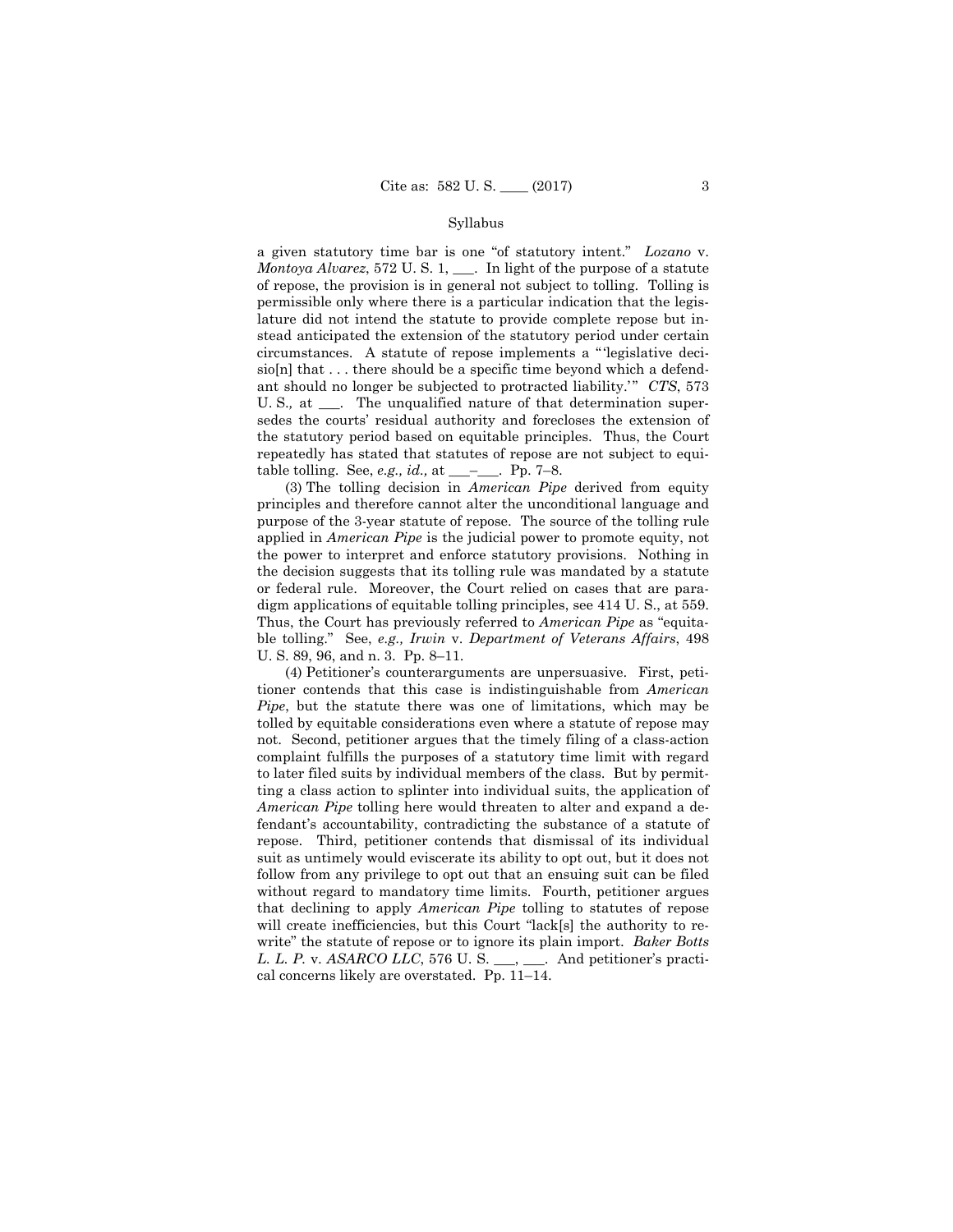# 4 CALIFORNIA PUBLIC EMPLOYEES' RETIREMENT SYSTEM *v*. ANZ SECURITIES, INC. Syllabus

 §13's requirement that an "action" be "brought" within three years of (b) Also unpersuasive is petitioner's alternative argument: that the relevant securities offering is met here because the filing of the class-action complaint "brought" petitioner's individual "action" within the statutory time period. This argument presumes that an "action" is "brought" when substantive claims are presented to any court, rather than when a particular complaint is filed in a particular court. The term "action," however, refers to a judicial "proceeding," or perhaps a "suit"—not to the general content of claims. Taken to its logical limit, petitioner's argument would make an individual action timely even if it were filed decades after the original securities offering—provided a class-action complaint had been filed within the initial 3-year period. Congress would not have intended this result. This argument is also inconsistent with the reasoning in *American Pipe* itself. If the filing of a class action made all subsequent actions by putative class members timely, there would be no need for tolling at all. Pp. 14–15.

(c) The final analysis is straightforward. Because §13's 3-year time bar is a statute of repose, it displaces the traditional power of courts to modify statutory time limits in the name of equity. And because the *American Pipe* tolling rule is rooted in those equitable powers, it cannot extend the 3-year period. Petitioner's untimely filing of its individual action is thus ground for dismissal. Pp. 16–17.

655 Fed. Appx. 13, affirmed.

 KENNEDY, J., delivered the opinion of the Court, in which ROBERTS, C. J., and THOMAS, ALITO, and GORSUCH, JJ., joined. GINSBURG, J., filed a dissenting opinion, in which BREYER, SOTOMAYOR, and KAGAN, JJ., joined.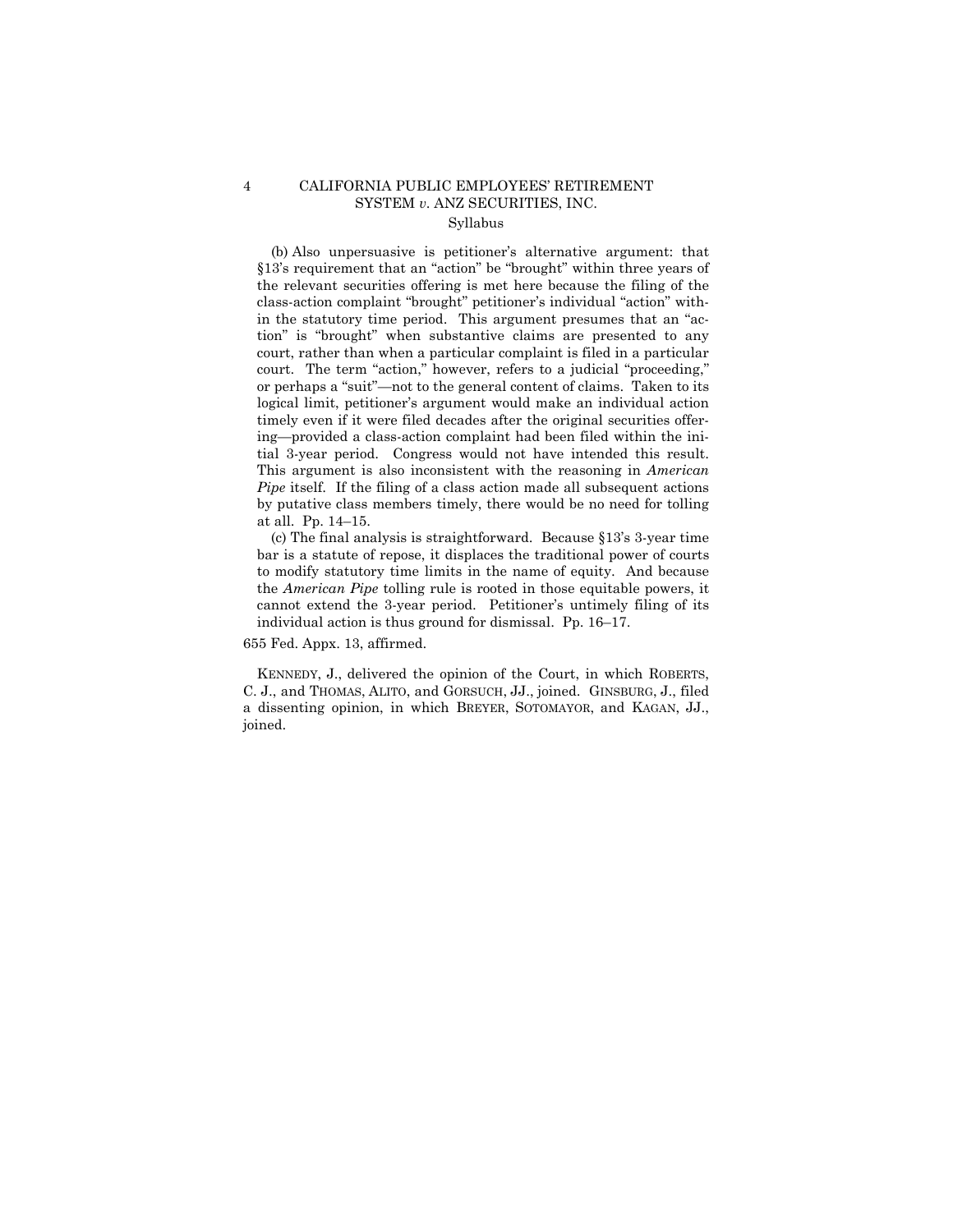preliminary print of the United States Reports. Readers are requested to notify the Reporter of Decisions, Supreme Court of the United States, Wash- ington, D. C. 20543, of any typographical or other formal errors, in order that corrections may be made before the preliminary print goes to press. NOTICE: This opinion is subject to formal revision before publication in the

# $\frac{1}{2}$  , where  $\frac{1}{2}$ **SUPREME COURT OF THE UNITED STATES**

#### $\frac{1}{2}$  ,  $\frac{1}{2}$  ,  $\frac{1}{2}$  ,  $\frac{1}{2}$  ,  $\frac{1}{2}$  ,  $\frac{1}{2}$ No. 16–373

# CALIFORNIA PUBLIC EMPLOYEES' RETIREMENT SYSTEM, PETITIONER *v.* ANZ SECURITIES, INC., ET AL.

# ON WRIT OF CERTIORARI TO THE UNITED STATES COURT OF APPEALS FOR THE SECOND CIRCUIT

## [June 26, 2017]

# JUSTICE KENNEDY delivered the opinion of the Court.

The suit giving rise to the case before the Court was filed by a plaintiff who was a member of a putative class in a class action but who later elected to withdraw and proceed in this separate suit, seeking recovery for the same illegalities that were alleged in the class suit. The classaction suit had been filed within the time permitted by statute. Whether the later, separate suit was also timely is the controlling question.

# I A

The Securities Act of 1933 "protects investors by ensuring that companies issuing securities . . . make a 'full and fair disclosure of information' relevant to a public offering." *Omnicare, Inc.* v. *Laborers Dist. Council Constr. Industry Pension Fund*, 575 U.S. \_\_\_, \_\_\_ (2015) (slip op., at 1) (quoting *Pinter* v. *Dahl*, 486 U. S. 622, 646 (1988)); see 48 Stat. 74, as amended, 15 U. S. C. §77a *et seq*. Companies may offer securities to the public only after filing a registration statement, which must contain information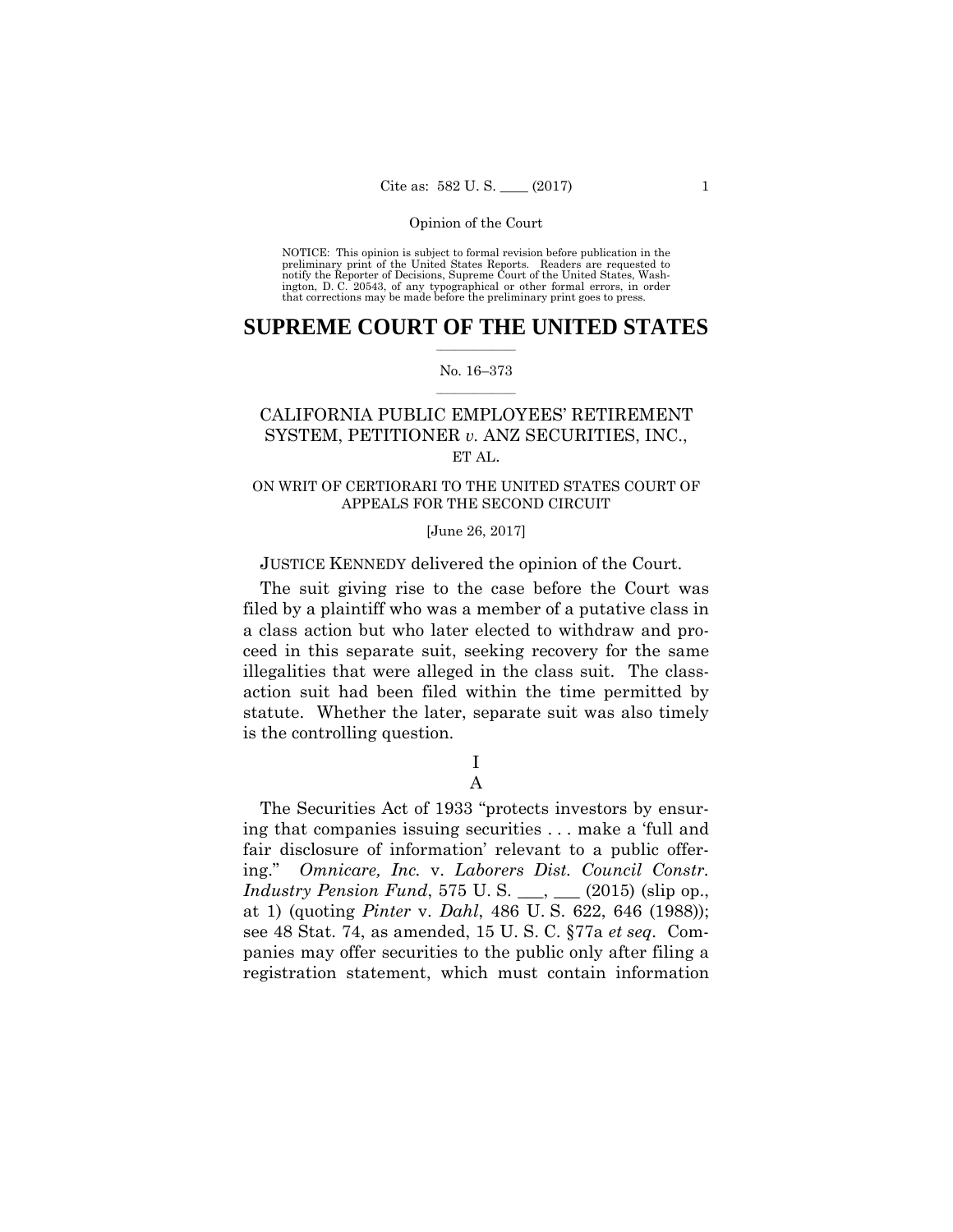# 2 CALIFORNIA PUBLIC EMPLOYEES' RETIREMENT SYSTEM *v*. ANZ SECURITIES, INC. Opinion of the Court

about the company and the security for sale. *Omnicare*, 575 U. S., at \_\_\_–\_\_\_ (slip op., at 1–2)*.* Section 11 of the Securities Act "promotes compliance with these disclosure provisions by giving purchasers a right of action against an issuer or designated individuals," including securities underwriters, for any material misstatements or omissions in a registration statement. *Id.,* at \_\_\_ (slip op., at 2); see 15 U. S. C. §77k(a).

The Act provides time limits for §11 suits. These time limits are set forth in a two-sentence section of the Act, §13. It provides as follows:

"No action shall be maintained to enforce any liability created under [§11] unless brought within one year after the discovery of the untrue statement or the omission, or after such discovery should have been made by the exercise of reasonable diligence . . . . In no event shall any such action be brought to enforce a liability created under [§11] more than three years after the security was bona fide offered to the public . . . ." 15 U. S. C. §77m*.* 

So there are two time bars in the quoted provision; and the second one, the 3-year bar, is central to this case.

B

Lehman Brothers Holdings Inc. formerly was one of the largest investment banks in the United States. In 2007 and 2008, Lehman raised capital through a number of public securities offerings. Petitioner, California Public Employees' Retirement System (sometimes called CalPERS), is the largest public pension fund in the country. Petitioner purchased securities in some of these Lehman offerings; and it is alleged that respondents, various financial firms, are liable under the Act for their participation as underwriters in the transactions. The separate respondents are listed in an appendix to this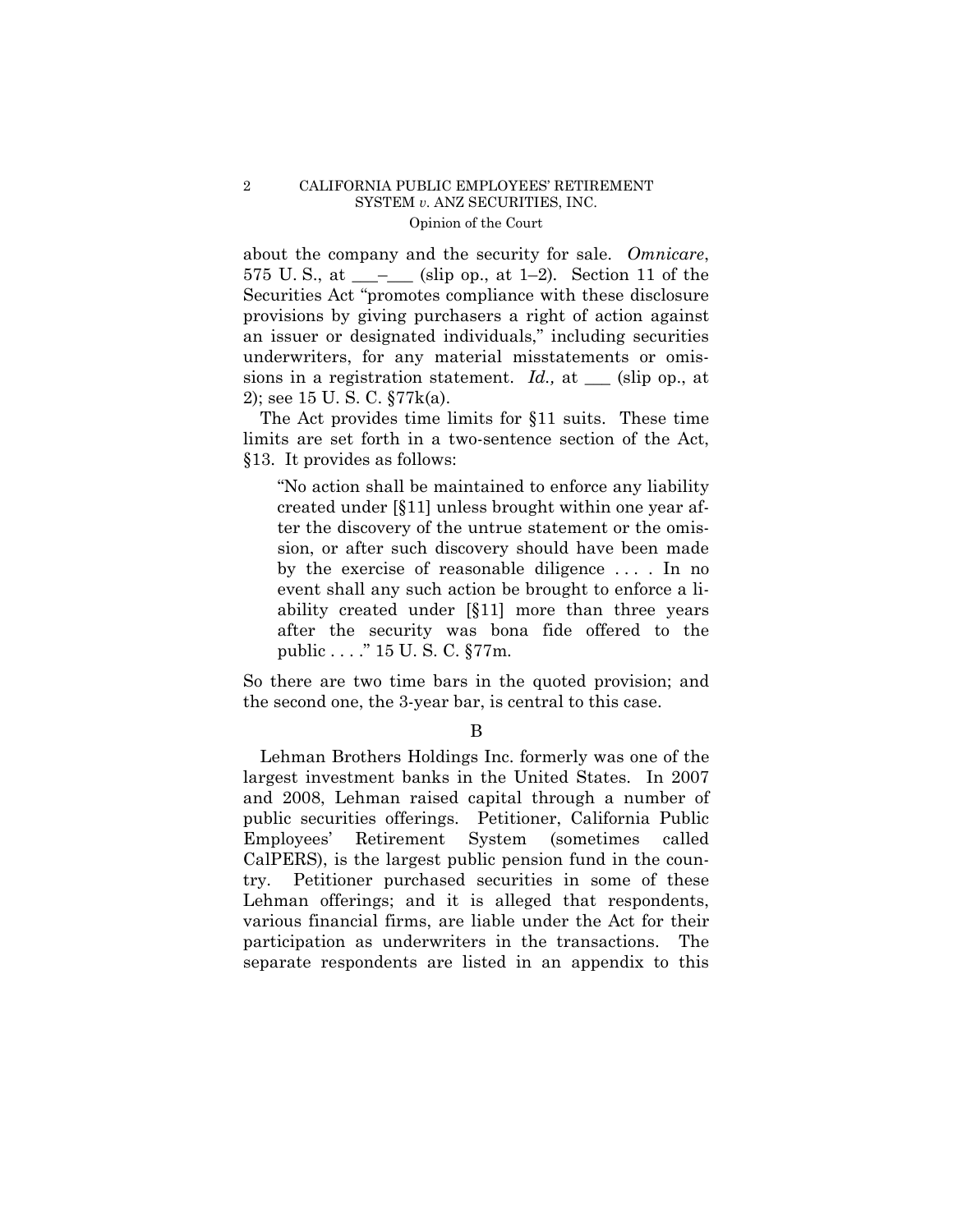opinion.

 United States District Court for the Southern District of In September 2008, Lehman filed for bankruptcy. Around the same time, a putative class action concerning Lehman securities was filed against respondents in the New York. The operative complaint raised claims under §11, alleging that the registration statements for certain of Lehman's 2007 and 2008 securities offerings included material misstatements or omissions. The complaint was filed on behalf of all persons who purchased the identified securities, making petitioner a member of the putative class. Petitioner, however, was not one of the named plaintiffs in the suit. The class action was consolidated with other securities suits against Lehman in a single multidistrict litigation.

In February 2011, petitioner filed a separate complaint against respondents in the United States District Court for the Northern District of California. This suit was filed more than three years after the relevant transactions occurred. The complaint alleged identical securities law violations as the class-action complaint, but the claims were on petitioner's own behalf. The suit was transferred and consolidated with the multidistrict litigation in the Southern District of New York. Soon thereafter, a proposed settlement was reached in the putative class action. Petitioner, apparently convinced it could obtain a more favorable recovery in its separate suit, opted out of the class.

Respondents then moved to dismiss petitioner's individual suit alleging §11 violations as untimely under the 3-year bar in the second sentence of §13. Petitioner countered that its individual suit was timely because that 3 year period was tolled during the pendency of the classaction filing. The principal authority cited to support petitioner's argument that the 3-year period was tolled was *American Pipe & Constr. Co.* v. *Utah*, 414 U. S. 538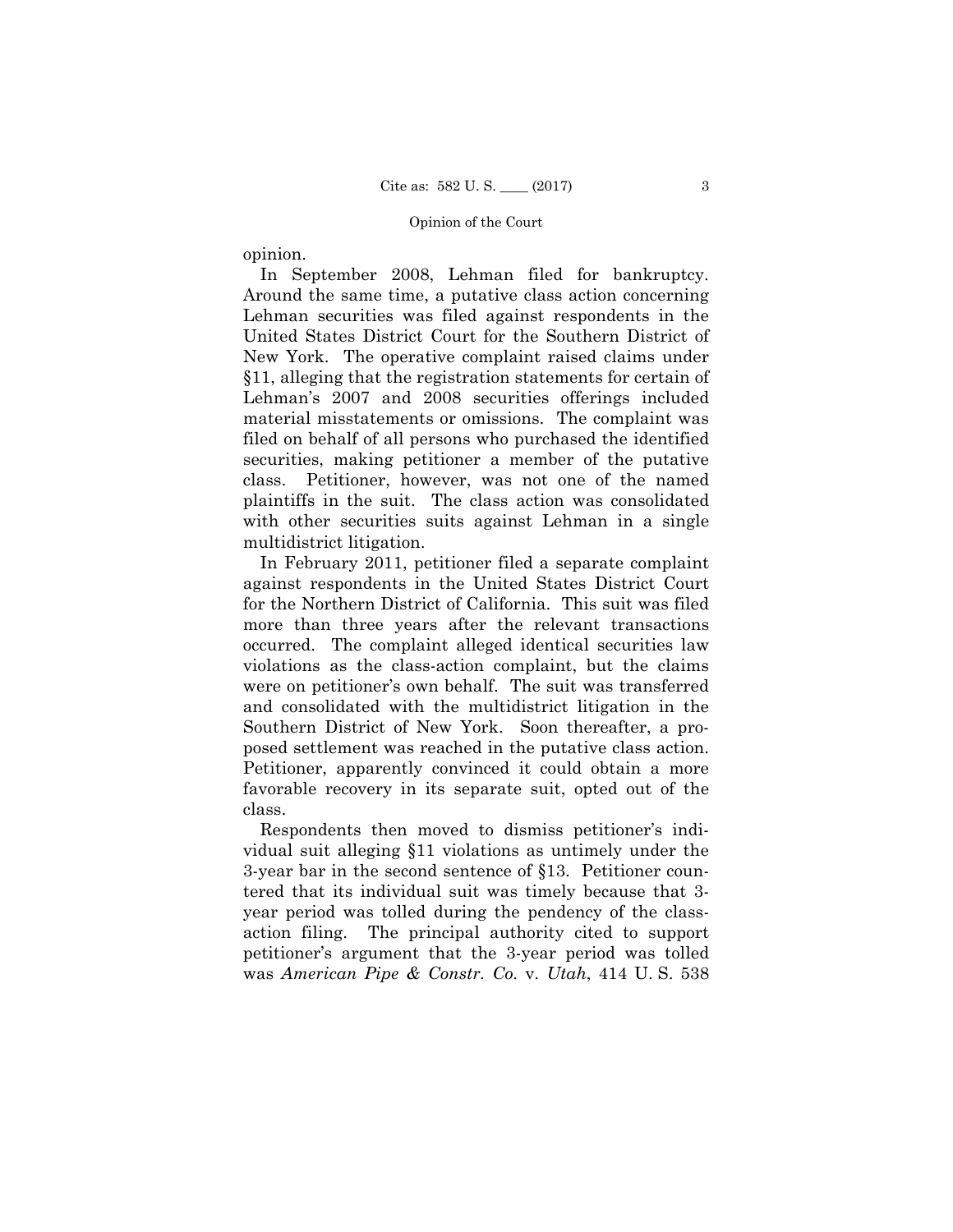# (1974).

The District Court disagreed with petitioner's argument, holding that the 3-year bar in §13 is not subject to tolling. The Court of Appeals for the Second Circuit affirmed. In agreement with the District Court, the Court of Appeals held that the tolling principle discussed in *American Pipe*  is inapplicable to the 3-year time bar. *In re Lehman Brothers Securities and ERISA Litigation*, 655 Fed. Appx. 13, 15 (2016). As the Court of Appeals noted, there is disagreement about whether the tolling rule of *American Pipe* applies to the 3-year time bar in §13. Compare *Joseph* v. *Wiles*, 223 F. 3d 1155, 1166–1168 (CA10 2000), with *Stein* v. *Regions Morgan Keegan Select High Income Fund, Inc.*, 821 F. 3d 780, 792–795 (CA6 2016), and *Dusek*  v. *JPMorgan Chase & Co.*, 832 F. 3d 1243, 1246–1249 (CA11 2016).

The Court of Appeals also rejected petitioner's alternative argument that its individual claims were "essentially 'filed' in the putative class complaint," so that the filing of the class action within three years made the individual claims timely. 655 Fed. Appx., at 15.

This Court granted certiorari. 580 U. S. \_\_\_ (2017).

# II

The question then is whether §13 permits the filing of an individual complaint more than three years after the relevant securities offering, when a class-action complaint was timely filed, and the plaintiff filing the individual complaint would have been a member of the class but for opting out of it. The answer turns on the nature and purpose of the 3-year bar and of the tolling rule that petitioner seeks to invoke. Each will be addressed in turn.

# A

As the Court explained in *CTS Corp.* v. *Waldburger*, 573 U. S.  $\_\_$  (2014), statutory time bars can be divided into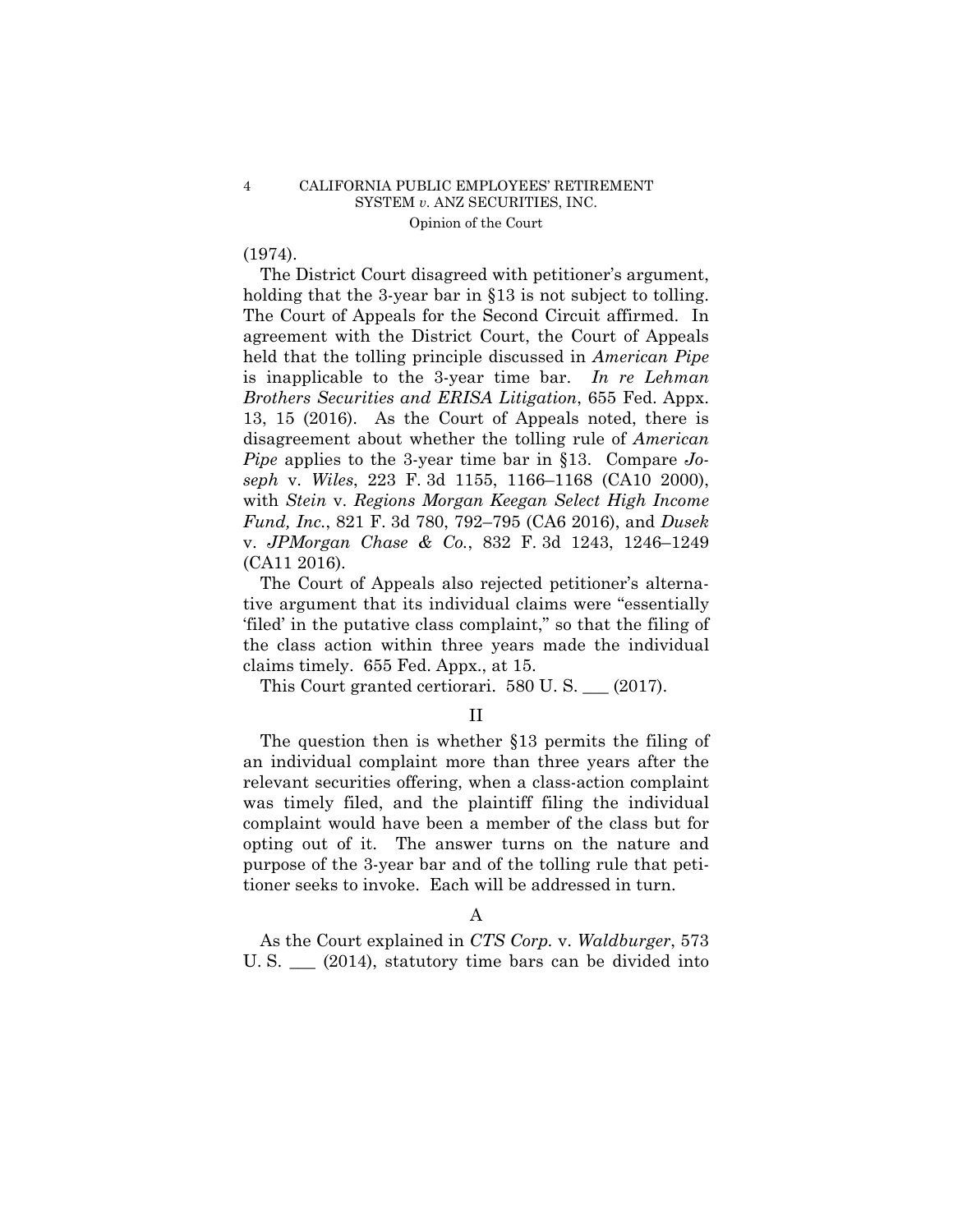two categories: statutes of limitations and statutes of repose. Both "are mechanisms used to limit the temporal extent or duration of liability for tortious acts," but "each has a distinct purpose."  $Id.$ , at  $\_\_\_\_\_\_$  (slip op., at 5–6).

 injury or property-damage action, for example, more Statutes of limitations are designed to encourage plaintiffs "to pursue diligent prosecution of known claims." *Id.,*  at \_\_\_ (slip op., at 6) (internal quotation marks omitted). In accord with that objective, limitations periods begin to run "when the cause of action accrues"—that is, "when the plaintiff can file suit and obtain relief." *Id.,* at \_\_\_ (slip op., at 5) (internal quotation marks omitted). In a personaloften than not this will be "'when the injury occurred or was discovered.'" *Ibid.* 

In contrast, statutes of repose are enacted to give more explicit and certain protection to defendants. These statutes "effect a legislative judgment that a defendant should be free from liability after the legislatively determined period of time."  $Id.$ , at  $\rule{1em}{0.75mm} - \qquad$  (slip op., at 6–7) (internal quotation marks omitted). For this reason, statutes of repose begin to run on "the date of the last culpable act or omission of the defendant." *Id.,* at \_\_\_ (slip op.*,* at 6).

The 3-year time bar in §13 reflects the legislative objective to give a defendant a complete defense to any suit after a certain period. From the structure of §13, and the language of its second sentence, it is evident that the 3 year bar is a statute of repose. In fact, this Court has already described the provision as establishing "a period of repose," which "'impose[s] an outside limit'" on temporal liability. *Lampf, Pleva, Lipkind, Prupis & Petigrow* v. *Gilbertson*, 501 U. S. 350, 363 (1991).

The statute provides in clear terms that "[i]n no event" shall an action be brought more than three years after the securities offering on which it is based. 15 U. S. C. §77m. This instruction admits of no exception and on its face creates a fixed bar against future liability. See *CTS*,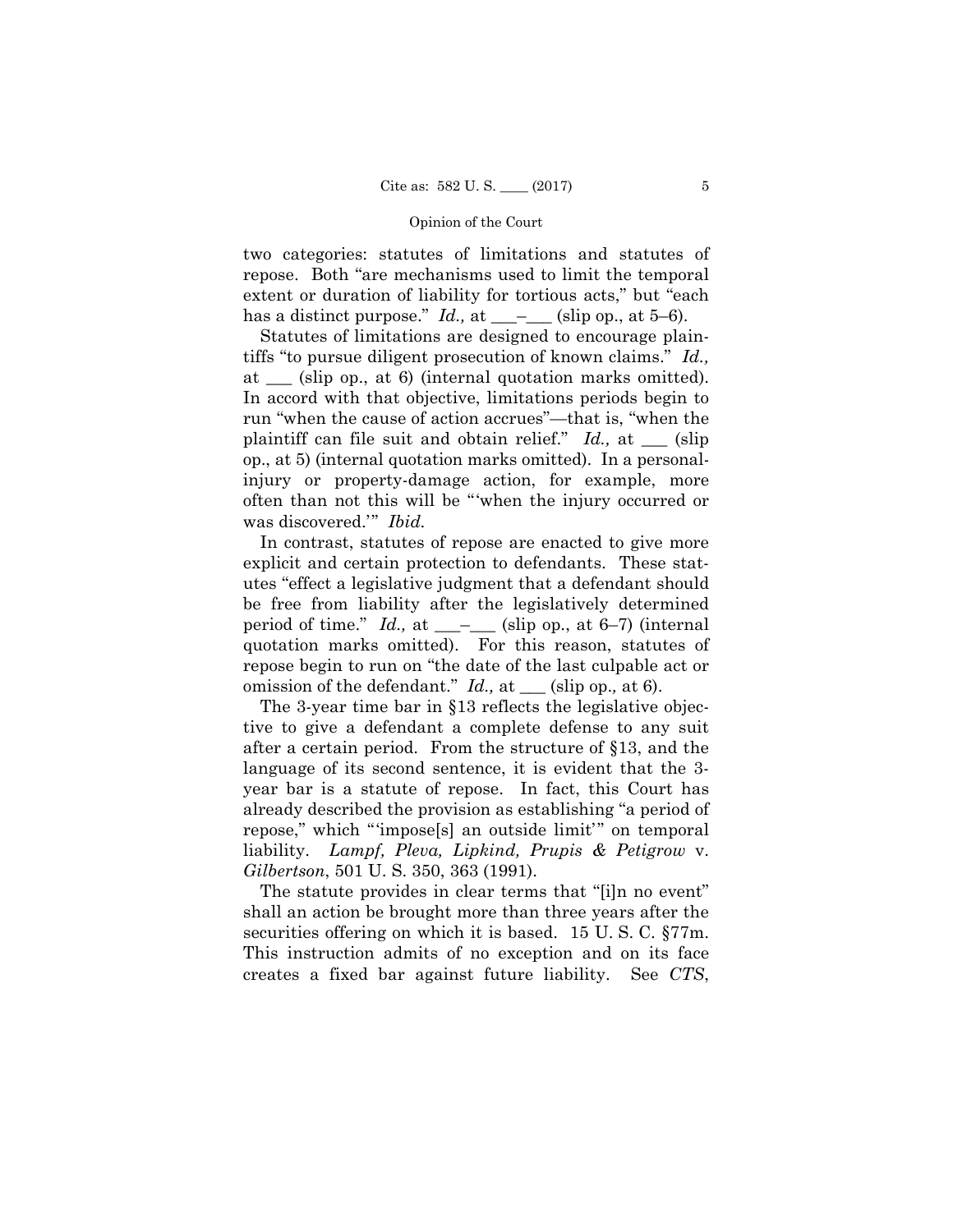# 6 CALIFORNIA PUBLIC EMPLOYEES' RETIREMENT SYSTEM *v*. ANZ SECURITIES, INC. Opinion of the Court

*supra,* at \_\_\_–\_\_\_ (slip op., at 6–7); cf. *United States* v. *Brockamp*, 519 U. S. 347, 350 (1997) (noting that a statute that "sets forth its time limitations in unusually emphatic form ... cannot easily be read as containing implicit exceptions"). The statute, furthermore, runs from the defendant's last culpable act (the offering of the securities), not from the accrual of the claim (the plaintiff's discovery of the defect in the registration statement). Under *CTS*, this point is close to a dispositive indication that the statute is one of repose.

This view is confirmed by the two-sentence structure of §13. In addition to the 3-year time bar, §13 contains a 1 year statute of limitations. The limitations statute runs from the time when the plaintiff discovers (or should have discovered) the securities-law violation. The pairing of a shorter statute of limitations and a longer statute of repose is a common feature of statutory time limits. See, *e.g., Gabelli* v. *SEC*, 568 U. S. 442, 453 (2013) ("[S]tatutes applying a discovery rule . . . often couple that rule with an absolute provision for repose"). The two periods work together: The discovery rule gives leeway to a plaintiff who has not yet learned of a violation, while the rule of repose protects the defendant from an interminable threat of liability. Cf. *Merck & Co.* v. *Reynolds*, 559 U. S. 633, 650 (2010) (reasoning that 2-year discovery rule would not "subject defendants to liability for acts taken long ago," because the statute also included an "unqualified bar on actions instituted '5 years after such violation'").

 note that the statute was not enacted in its current form. The original version of the 1933 Securities Act featured a The history of the 3-year provision also supports its classification as a statute of repose. It is instructive to 2-year discovery period and a 10-year outside limit, see §13, 48 Stat. 84, but Congress changed this framework just one year after its enactment. The discovery period was changed to one year and the outside limit to three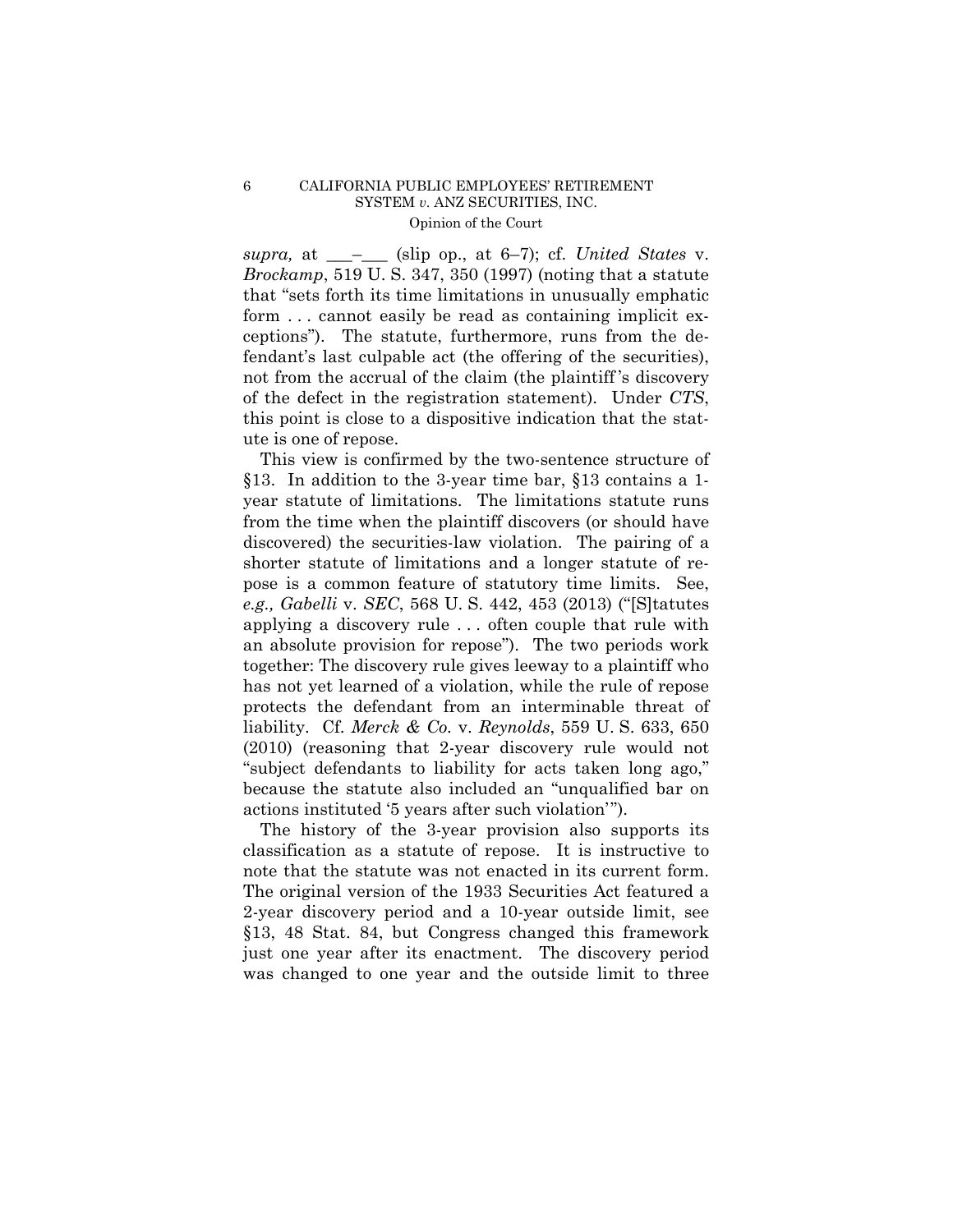years. See Securities Exchange Act of 1934, §207, 48 Stat. 908. The evident design of the shortened statutory period was to protect defendants' financial security in fastchanging markets by reducing the open period for potential liability.

B

The determination that the 3-year period is a statute of repose is critical in this case, for the question whether a tolling rule applies to a given statutory time bar is one "of statutory intent." *Lozano* v. *Montoya Alvarez*, 572 U. S. 1,  $(2014)$  (slip op., at 8). The purpose of a statute of repose is to create "an absolute bar on a defendant's temporal liability," *CTS*, 573 U. S., at \_\_\_ (slip op., at 6) (alteration and internal quotation marks omitted); and that purpose informs the assessment of whether, and when, tolling rules may apply.

In light of the purpose of a statute of repose, the provision is in general not subject to tolling. Tolling is permissible only where there is a particular indication that the legislature did not intend the statute to provide complete repose but instead anticipated the extension of the statutory period under certain circumstances.

For example, if the statute of repose itself contains an express exception, this demonstrates the requisite intent to alter the operation of the statutory period. See 1 C. Corman, Limitation of Actions §1.1, pp. 4–5 (1991) (Corman); see, *e.g.,* 29 U. S. C. §1113 (establishing a 6-year statute of repose, but stipulating that, in case of fraud, the 6-year period runs from the plaintiff 's discovery of the violation). In contrast, where the legislature enacts a general tolling rule in a different part of the code—*e.g.,* a rule that suspends time limits until the plaintiff reaches the age of majority—courts must analyze the nature and relation of the legislative purpose of each provision to determine which controls. See 2 Corman §10.2.1, at 108.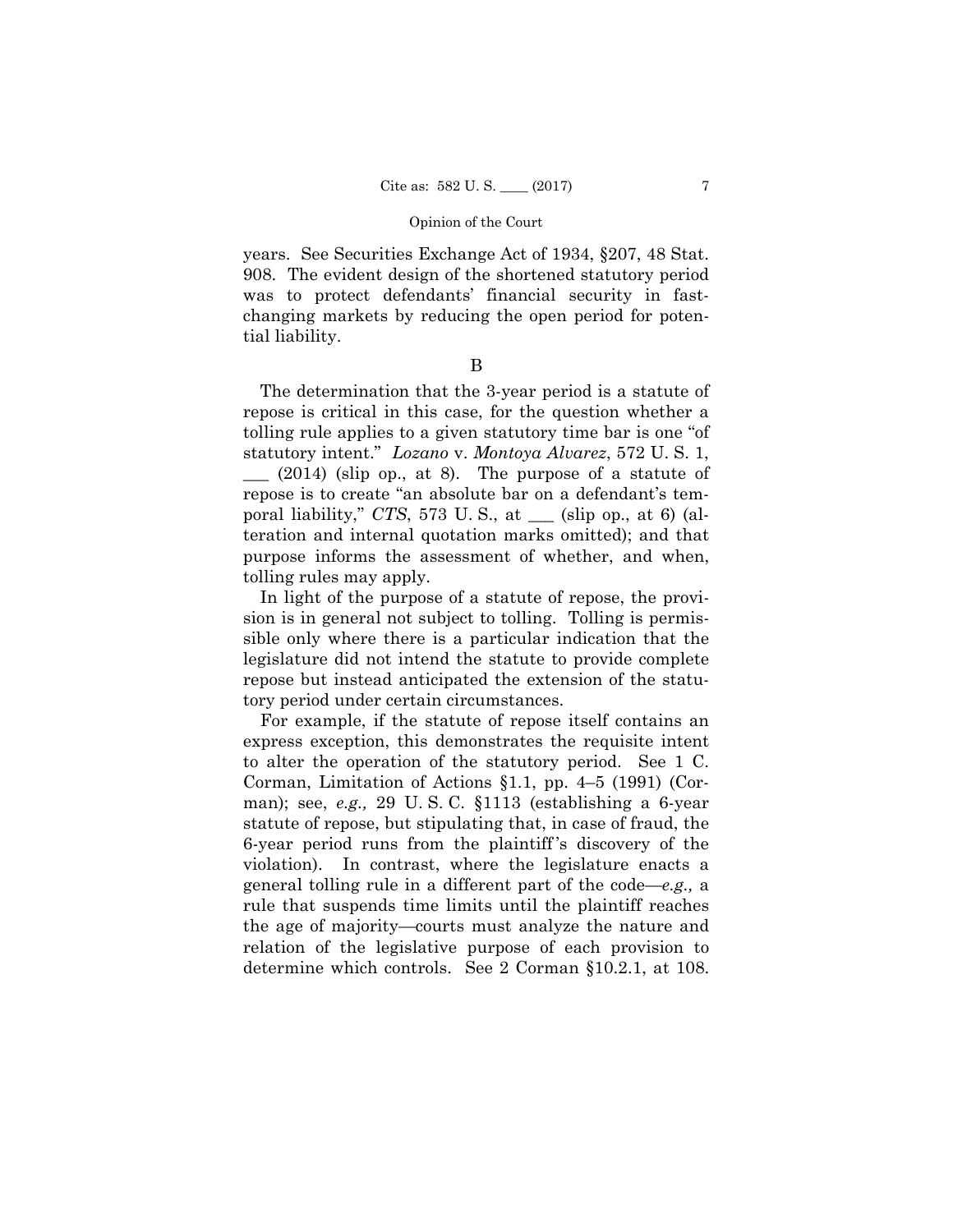# 8 CALIFORNIA PUBLIC EMPLOYEES' RETIREMENT SYSTEM *v*. ANZ SECURITIES, INC. Opinion of the Court

In keeping with the statute-specific nature of that analysis, courts have reached different conclusions about whether general tolling statutes govern particular periods of repose. *Ibid.*, n. 15*.* 

Of course, not all tolling rules derive from legislative enactments. Some derive from the traditional power of the courts to "'apply the principles . . . of equity jurisprudence.'" *Young* v. *United States*, 535 U. S. 43, 50 (2002) (alteration omitted). The classic example is the doctrine of equitable tolling, which permits a court to pause a statutory time limit "when a litigant has pursued his rights diligently but some extraordinary circumstance prevents him from bringing a timely action." *Lozano*, 572 U. S.*,* at \_\_\_ (slip op., at 7). Tolling rules of that kind often apply to statutes of limitations based on the presumption that Congress "'legislate[s] against a background of commonlaw adjudicatory principles." *Id.*, at \_\_\_ (slip op., at 8).

The purpose and effect of a statute of repose, by contrast, is to override customary tolling rules arising from the equitable powers of courts. By establishing a fixed limit, a statute of repose implements a "'legislative decisio[n] that as a matter of policy there should be a specific time beyond which a defendant should no longer be subjected to protracted liability.'" *CTS*, 573 U. S.*,* at \_\_\_ (slip op., at 7). The unqualified nature of that determination supersedes the courts' residual authority and forecloses the extension of the statutory period based on equitable principles. For this reason, the Court repeatedly has stated in broad terms that statutes of repose are not subject to equitable tolling. See, *e.g., id.*, at  $\_\_\_\_\_$  (slip op., at 7–8); *Lampf, Pleva,* 501 U. S., at 363.

Petitioner contends that the 3-year provision is subject to tolling based on the rationale and holding in the Court's decision in *American Pipe*. The language of the 3-year

 $\mathcal{C}$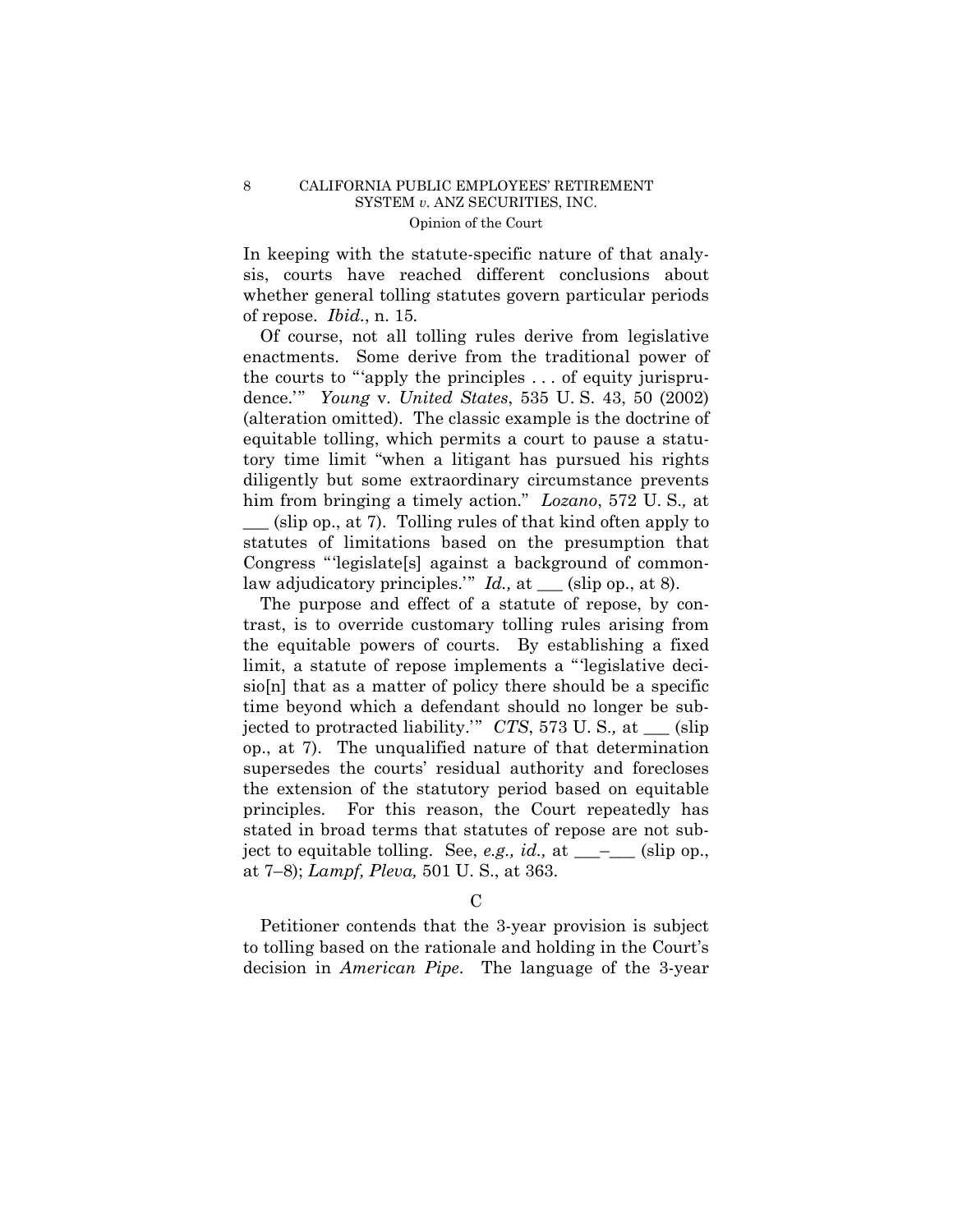statute does not refer to or impliedly authorize any exceptions for tolling. If *American Pipe* had itself been grounded in a legislative enactment, perhaps an argument could be made that the enactment expressed a legislative objective to modify the 3-year period. If, however, the tolling decision in *American Pipe* derived from equity principles, it cannot alter the unconditional language and purpose of the 3-year statute of repose.

In *American Pipe*, a timely class-action complaint was filed asserting violations of federal antitrust law. 414 U. S., at 540. Class certification was denied because the class was not large enough, see Fed. Rule Civ. Proc.  $23(a)(1)$ , and individuals who otherwise would have been members of the class then filed motions to intervene as individual plaintiffs. The motions were denied on the grounds that the applicable 4-year time bar had expired. See 15 U. S. C. §15b. The Court of Appeals reversed, permitting intervention.

This Court affirmed. It held the individual plaintiffs' motions to intervene were timely because "the commencement of a class action suspends the applicable statute of limitations as to all asserted members of the class." *American Pipe*, 414 U. S.*,* at 554. The Court reasoned that this result was consistent "both with the procedures of Rule 23 and with the proper function of the limitations statute" at issue. *Id.,* at 555. First, the tolling furthered "the purposes of litigative efficiency and economy" served by Rule 23. *Id.,* at 556. Without the tolling, "[p]otential class members would be induced to file protective motions to intervene or to join in the event that a class was later found unsuitable," which would "breed needless duplication of motions." *Id.,* at 553–554. Second, the tolling was in accord with "the functional operation of a statute of limitations." *Id.,* at 554. By filing a class complaint within the statutory period, the named plaintiff "notifie[d] the defendants not only of the substantive claims being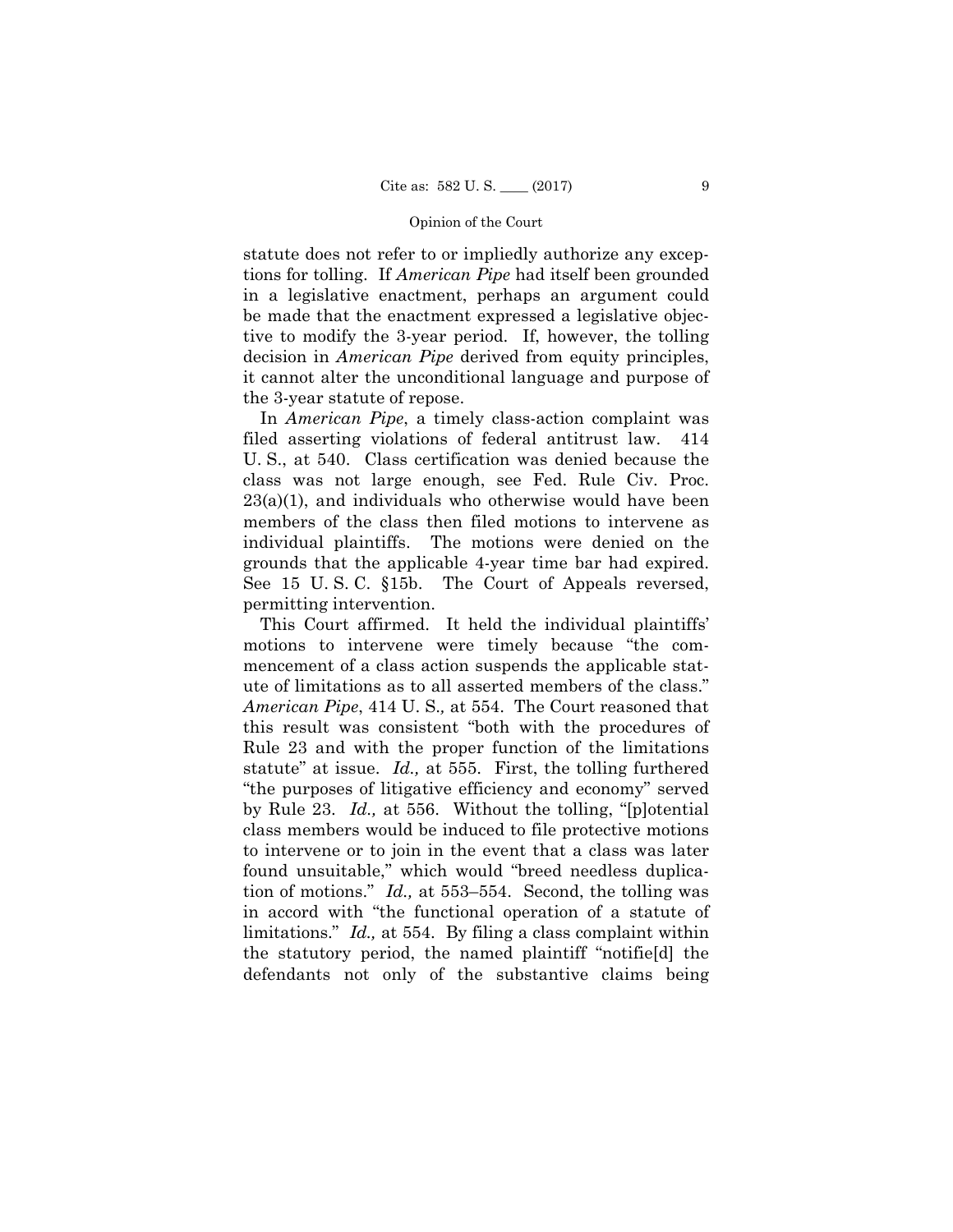brought against them, but also of the number and generic identities of the potential plaintiffs who may participate in the judgment." *Id.,* at 555.

As this discussion indicates, the source of the tolling rule applied in *American Pipe* is the judicial power to promote equity, rather than to interpret and enforce statutory provisions. Nothing in the *American Pipe* opinion suggests that the tolling rule it created was mandated by the text of a statute or federal rule. Nor could it have. The central text at issue in *American Pipe* was Rule 23, and Rule 23 does not so much as mention the extension or suspension of statutory time bars.

 statutes of limitations." *Id.*, at 558; see also *id.,* at 555 The Court's holding was instead grounded in the traditional equitable powers of the judiciary. The Court described its rule as authorized by the "judicial power to toll ("the tolling rule *we establish here*" (emphasis added)). The Court also relied on cases that are paradigm applications of equitable tolling principles, explaining with approval that tolling in one such case was based on "considerations 'deeply rooted in our jurisprudence.'" *Id.*, at 559 (quoting *Glus* v. *Brooklyn Eastern Dist. Terminal*, 359 U. S. 231, 232 (1959); alteration omitted); see also 414 U. S.*,* at 559 (citing *Holmberg* v. *Armbrecht*, 327 U. S. 392 (1946)). The Court noted too that "bad faith" was not the cause of the District Court's denial of class certification. 414 U. S.*,* at 553 (internal quotation marks omitted).

Perhaps for these reasons, this Court has referred to *American Pipe* as "equitable tolling." See *Irwin* v. *Department of Veterans Affairs*, 498 U. S. 89, 96, and n. 3 (1990); see also *Young, supra,* at 49; *Greyhound Corp.* v. *Mt. Hood Stages, Inc.*, 437 U. S. 322, 338, n. (1978) (Burger, C. J., concurring) (using *American Pipe* as an example of "[t]he authority of a federal court, sitting as a chancellor, to toll a statute of limitations on equitable grounds"). It is true, however, that the *American Pipe* Court did not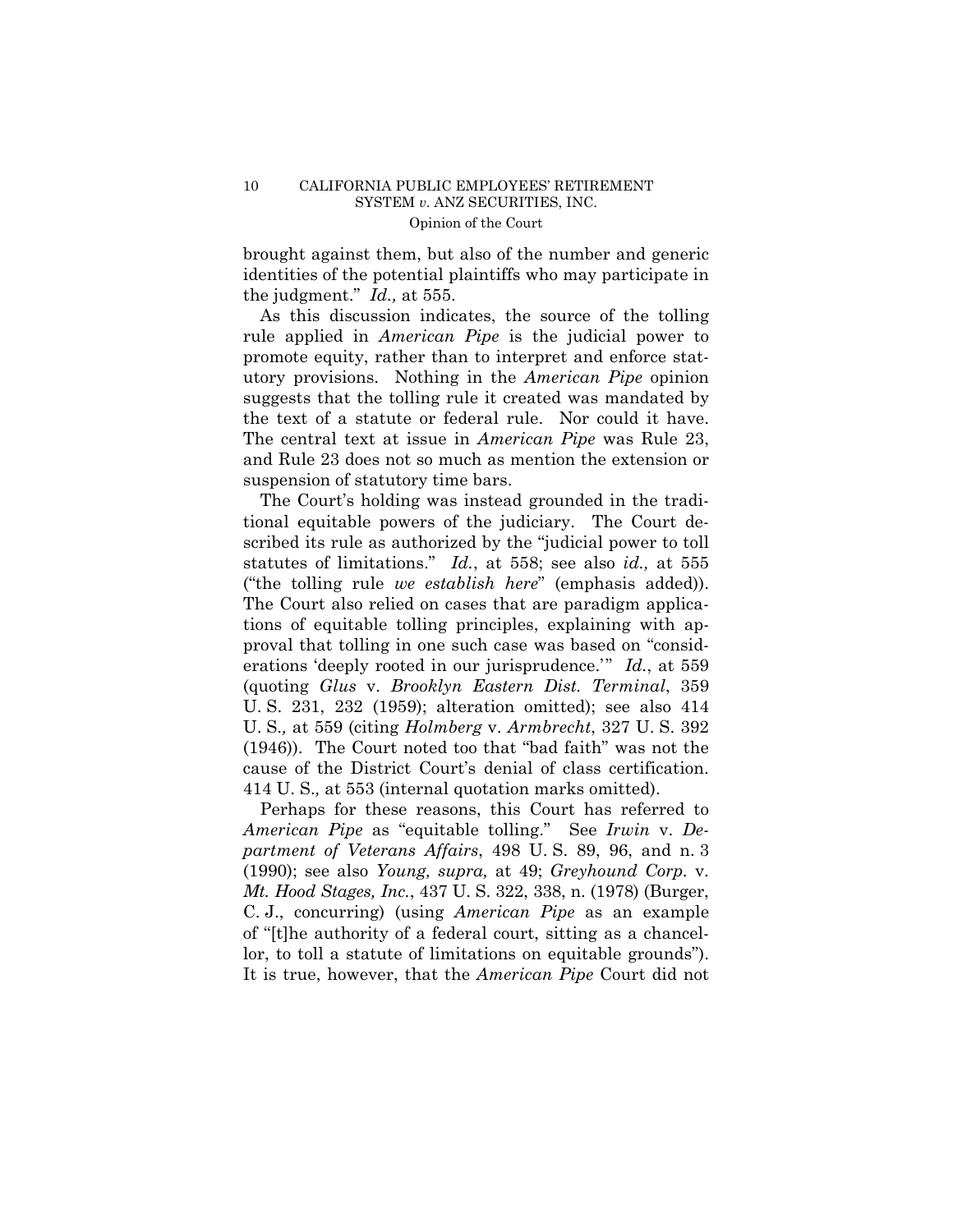consider the criteria of the formal doctrine of equitable tolling in any direct manner. It did not analyze, for example, whether the plaintiffs pursued their rights with special care; whether some extraordinary circumstance prevented them from intervening earlier; or whether the defendant engaged in misconduct. See *Holland* v. *Florida*, 560 U. S. 631, 649 (2010) (identifying these considerations); *Young*, 535 U. S., at 50 (same). The balance of the Court's reasoning nonetheless reveals a rule based on traditional equitable powers, designed to modify a statutory time bar where its rigid application would create injustice.

D

This analysis shows that the *American Pipe* tolling rule does not apply to the 3-year bar mandated in §13. As explained above, the 3-year limit is a statute of repose. See *supra,* at 5–7. And the object of a statute of repose, to grant complete peace to defendants, supersedes the application of a tolling rule based in equity. See *supra,* at 7–8. No feature of §13 provides that deviation from its time limit is permissible in a case such as this one. To the contrary, the text, purpose, structure, and history of the statute all disclose the congressional purpose to offer defendants full and final security after three years.

Petitioner raises four counterarguments, but they are not persuasive. First, petitioner contends that this case is indistinguishable from *American Pipe* itself. If the 3-year bar here cannot be tolled, petitioner reasons, then there was no justification for the *American Pipe* Court's contrary decision to suspend the time bar in that case. *American Pipe*, however, is distinguishable. The statute in *American Pipe* was one of limitations, not of repose; it began to run when "'the cause of action accrued.'" 414 U. S., at 541, n. 2 (quoting 15 U. S. C. §15b)*.* The statute in the instant case, however, is a statute of repose. Consistent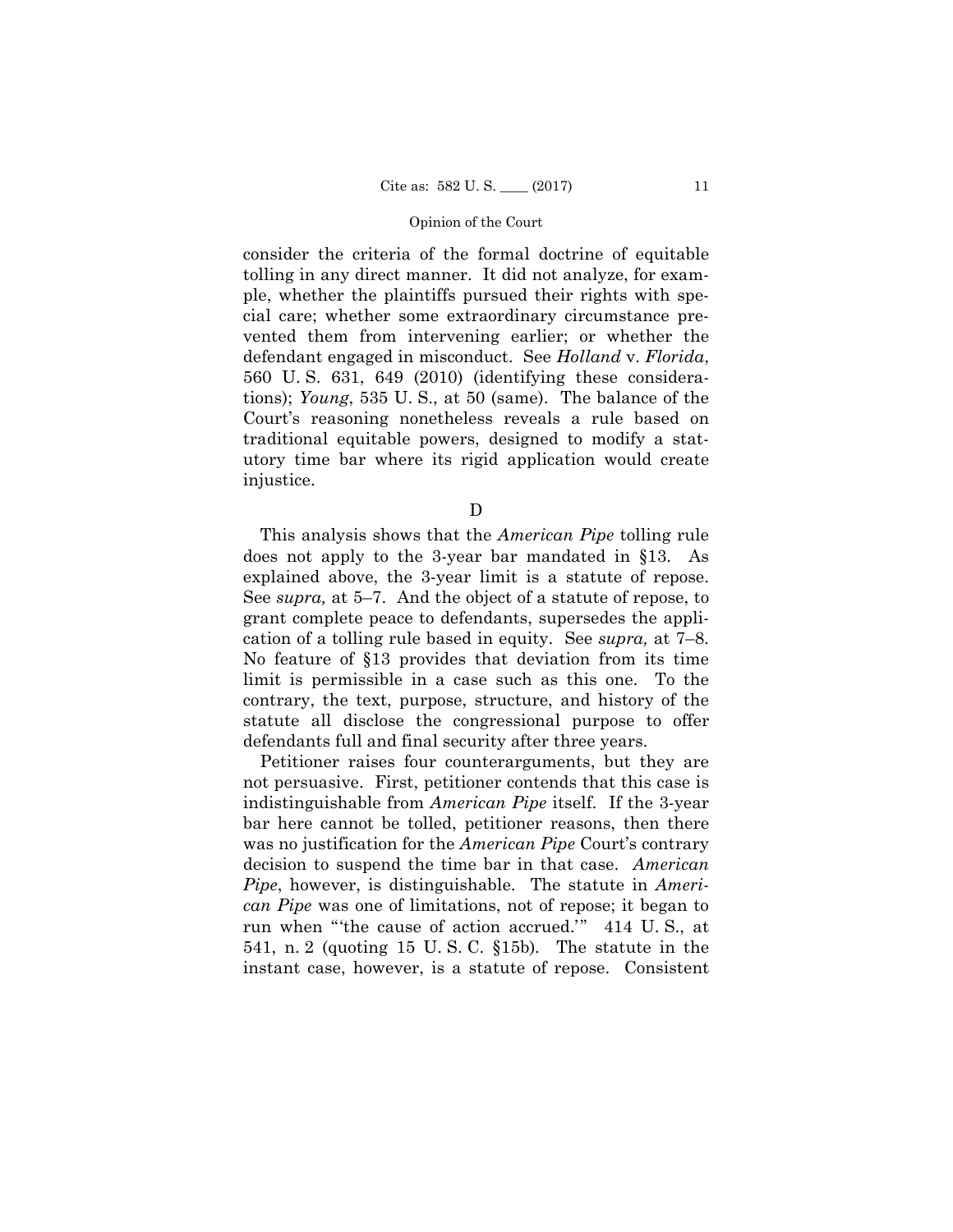# 12 CALIFORNIA PUBLIC EMPLOYEES' RETIREMENT SYSTEM *v*. ANZ SECURITIES, INC. Opinion of the Court

with the different purposes embodied in statutes of limitations and statutes of repose, it is reasonable that the former may be tolled by equitable considerations even though the latter in most circumstances may not. See *supra,* at 7–8.

Second, petitioner argues that the filing of a class-action complaint within three years fulfills the purposes of a statutory time limit with regard to later filed suits by individual members of the class. That is because, according to petitioner, the class complaint puts a defendant on notice as to the content of the claims against it and the set of potential plaintiffs who might assert those claims. It is true that the *American Pipe* Court, in permitting tolling, suggested that generic notice satisfied the purposes of the statute of limitations in that case. See 414 U. S., at 554– 555. While this was deemed sufficient in balancing the equities to allow tolling under the antitrust statute, it must be noted that here the analysis differs because the purpose of a statute of repose is to give the defendant full protection after a certain time.

If the number and identity of individual suits, where they may be filed, and the litigation strategies they will use are unknown, a defendant cannot calculate its potential liability or set its own plans for litigation with much precision. The initiation of separate individual suits may thus increase a defendant's practical burdens. See, *e.g.,* Cottreau, Note, The Due Process Right To Opt Out of Class Actions, 73 N. Y. U. L. Rev. 480, 486, and n. 29 (1998) ("A defendant's transaction costs are likely to be reduced by having to defend just one action"). The emergence of individual suits, furthermore, may increase a defendant's financial liability; for plaintiffs who opt out have considerable leverage and, as a result, may obtain outsized recoveries. See, *e.g.,* Coffee, Accountability and Competition in Securities Class Actions: Why "Exit" Works Better Than "Voice," 30 Cardozo L. Rev. 407, 417,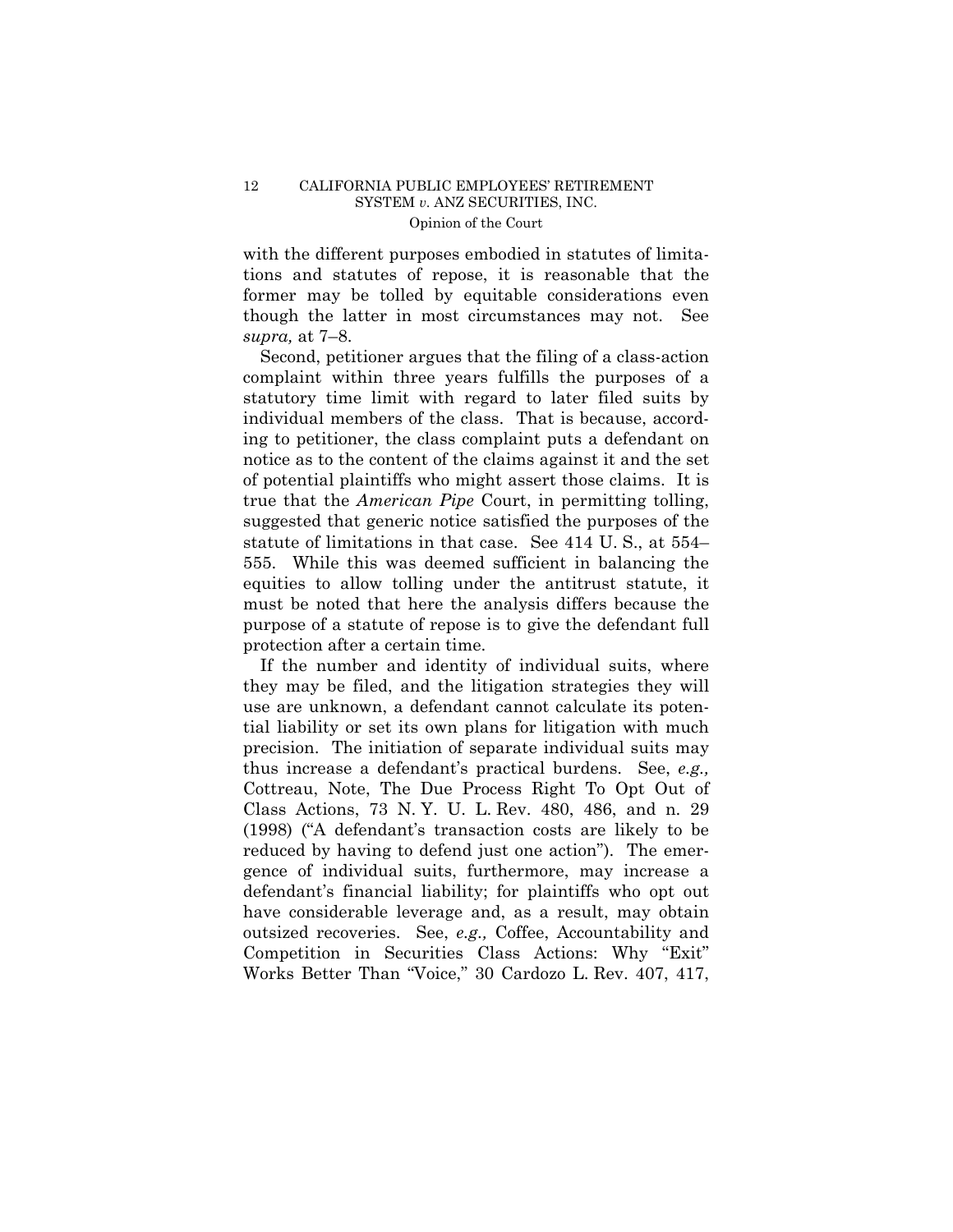432–433 (2008); Perino, Class Action Chaos? The Theory of the Core and an Analysis of Opt-Out Rights in Mass Tort Class Actions, 46 Emory L. J. 85, 97 (1997). These uncertainties can put defendants at added risk in conducting business going forward, causing destabilization in markets which react with sensitivity to these matters. By permitting a class action to splinter into individual suits, the application of *American Pipe* tolling would threaten to alter and expand a defendant's accountability, contradicting the substance of a statute of repose. All this is not to suggest how best to further equity under these circumstances but simply to support the recognition that a statute of repose supersedes a court's equitable balancing powers by setting a fixed time period for claims to end.

Third, petitioner contends that dismissal of its individual suit as untimely would eviscerate its ability to opt out, an ability this Court has indicated should not be disregarded. See *Wal-Mart Stores, Inc.* v. *Dukes*, 564 U. S. 338, 363 (2011). It does not follow, however, from any privilege to opt out that an ensuing suit can be filed without regard to mandatory time limits set by statute.

Fourth, petitioner argues that declining to apply *American Pipe* tolling to statutes of repose will create inefficiencies. It contends that nonnamed class members will inundate district courts with protective filings. Even if petitioner were correct, of course, this Court "lack[s] the authority to rewrite" the statute of repose or to ignore its plain import. *Baker Botts L. L. P.* v. *ASARCO LLC*, 576 U. S.  $\_\_$ ,  $\_\_$  (2015) (slip op., at 12).

And petitioner's concerns likely are overstated. Petitioner has not offered evidence of any recent influx of protective filings in the Second Circuit, where the rule affirmed here has been the law since 2013. This is not surprising. The very premise of class actions is that "'small recoveries do not provide the incentive for any individual to bring a solo action prosecuting his or her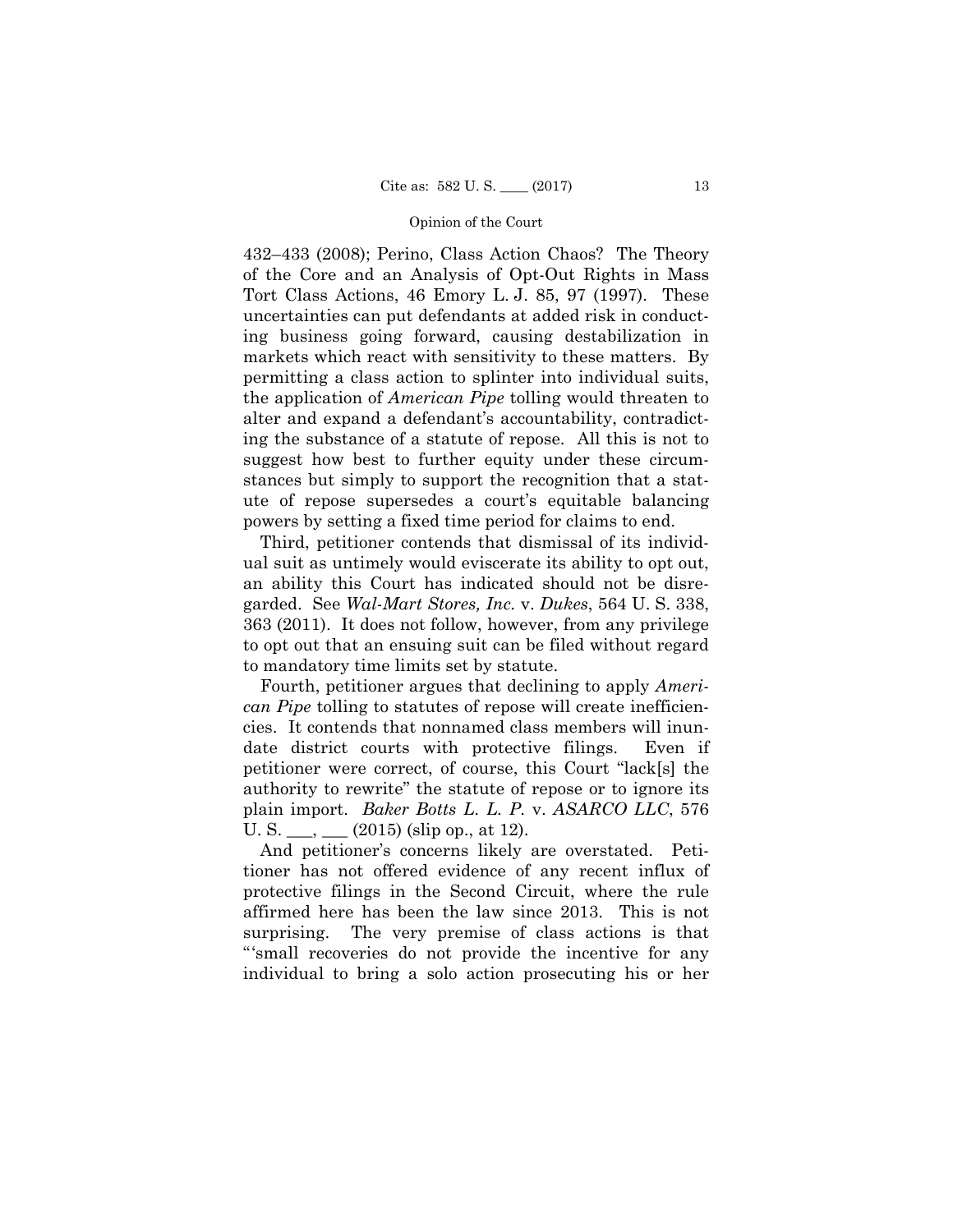# 14 CALIFORNIA PUBLIC EMPLOYEES' RETIREMENT SYSTEM *v*. ANZ SECURITIES, INC. Opinion of the Court

 ties Industry and Financial Markets Association et al. as rights.'" *Amchem Products, Inc.* v. *Windsor*, 521 U. S. 591, 617 (1997). Many individual class members may have no interest in protecting their right to litigate on an individual basis. Even assuming that they do, the process is unlikely to be as onerous as petitioner claims. A simple motion to intervene or request to be included as a named plaintiff in the class-action complaint may well suffice. See, *e.g.*, Brief for Washington Legal Foundation as *Amicus Curiae* 6–11 (describing procedures); Brief for Securi-*Amici Curiae* 16, 19–20 (same). District courts, furthermore, have ample means and methods to administer their dockets and to ensure that any additional filings proceed in an orderly fashion. Cf. *Dietz* v. *Bouldin*, 579 U. S. \_\_\_, \_\_\_ (2016) (slip op., at 6) ("[D]istrict courts have the inherent authority to manage their dockets and courtrooms with a view toward the efficient and expedient resolution of cases").

# III

Petitioner makes an alternative argument that does not depend on tolling. Petitioner submits its individual suit was timely in any event. Section 13 provides that an "action" must be "brought" within three years of the relevant securities offering. See 15 U. S. C. §77m. Petitioner argues that requirement is met here because the filing of the class-action complaint "brought" petitioner's individual "action" within the statutory time period.

This argument rests on the premise that an "action" is "brought" when substantive claims are presented to any court, rather than when a particular complaint is filed in a particular court. The term "action," however, refers to a judicial "proceeding," or perhaps to a "suit"—not to the general content of claims. See Black's Law Dictionary 41 (3d ed. 1933) (defining "action" as, *inter alia*, "an ordinary proceeding in a court of justice"); see also *id.,* at 43 ("The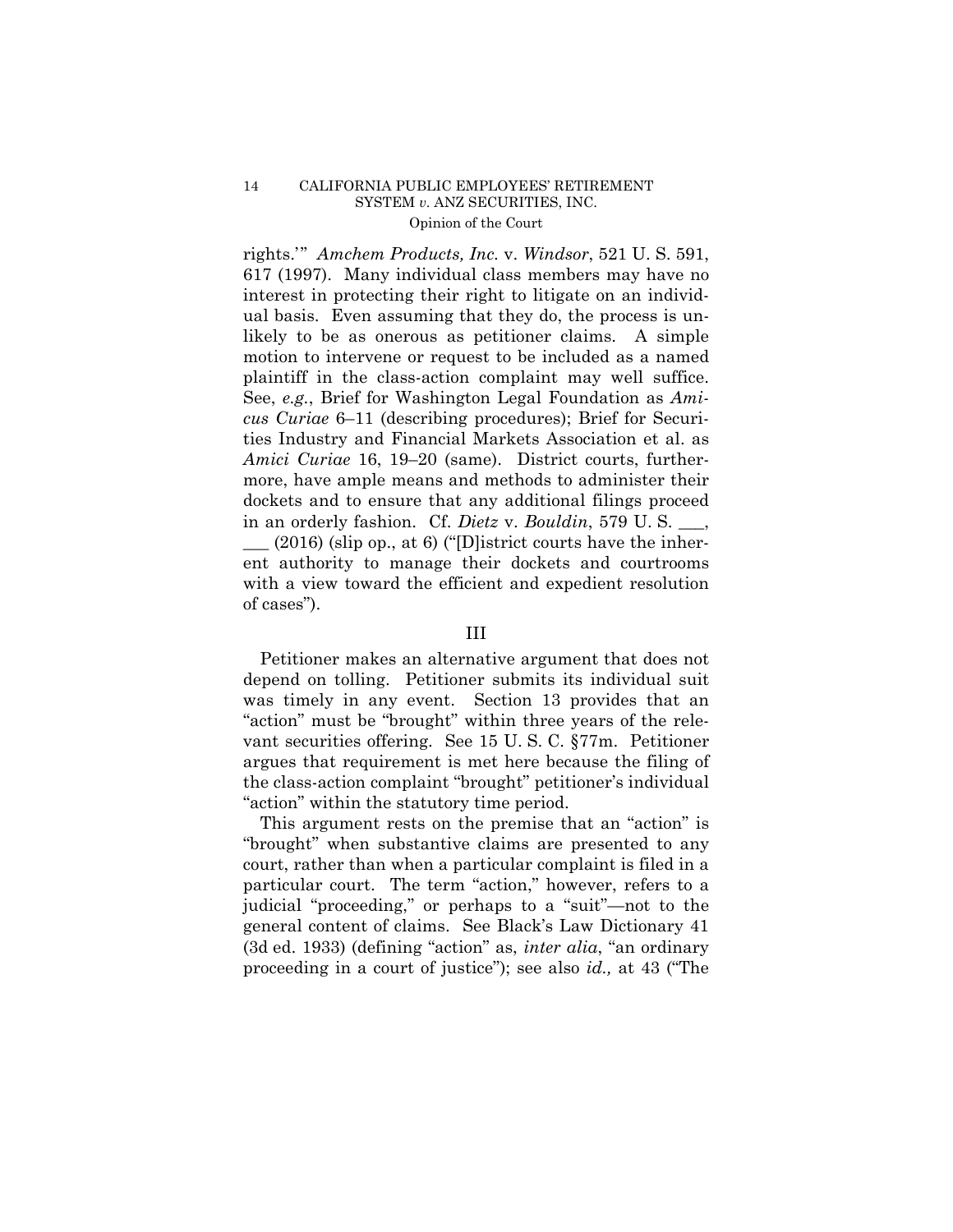terms 'action' and 'suit' are . . . nearly, if not entirely, synonymous"). Whether or not petitioner's individual complaint alleged the same securities law violations as the class-action complaint, it defies ordinary understanding to suggest that its filing—in a separate forum, on a separate date, by a separate named party—was the same "action," "proceeding," or "suit."

The limitless nature of petitioner's argument, furthermore, reveals its implausibility. It appears that, in petitioner's view, the bringing of the class action would make any subsequent action raising the same claims timely. Taken to its logical limit, an individual action would be timely even if it were filed decades after the original securities offering—provided a class-action complaint had been filed at some point within the initial 3-year period. Congress would not have intended this result.

Petitioner's argument also fails because it is inconsistent with the reasoning in *American Pipe* itself. If the filing of a class action made all subsequent actions by putative class members timely, there would be no need for tolling at all. Yet this Court has described *American Pipe* as creating a tolling rule, necessary to permit the ensuing individual actions to proceed. See, *e.g., American Pipe*, 414 U. S., at 555; *Irwin*, 498 U. S., at 96, n. 3; *Crown, Cork & Seal Co.* v. *Parker*, 462 U. S. 345, 350 (1983). Indeed, the *American Pipe* Court reasoned that the class-action complaint "was filed with 11 days yet to run" in the statutory period, so the motions for intervention were timely only if filed within 11 days after the denial of class certification. 414 U. S., at 561. If the filing of the class action "brought" any included individual actions, it would have sufficed for the Court to note the date on which the class action was filed and deem all subsequent individual actions proper, regardless when filed.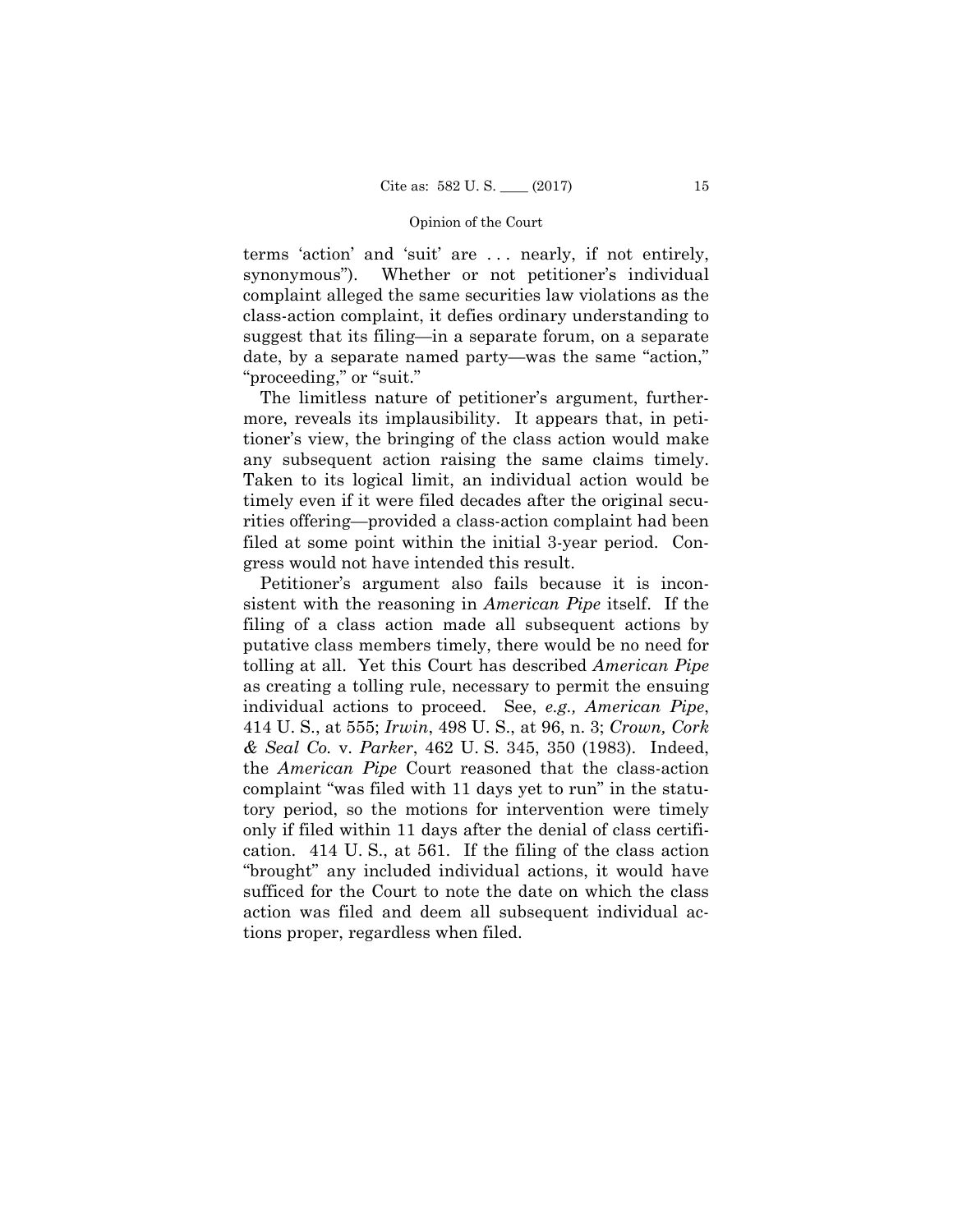# \* \* \*

Tolling may be of great value to allow injured persons to recover for injuries that, through no fault of their own, they did not discover because the injury or the perpetrator was not evident until the limitations period otherwise would have expired. This is of obvious utility in the securities market, where complex transactions and events can be obscure and difficult for a market participant to analyze or apprehend. In a similar way, tolling as allowed in *American Pipe* may protect plaintiffs who anticipated their interests would be protected by a class action but later learned that a class suit could not be maintained for reasons outside their control.

The purpose of a statute of repose, on the other hand, is to allow more certainty and reliability. These ends, too, are a necessity in a marketplace where stability and reliance are essential components of valuation and expectation for financial actors. The statute in this case reconciles these different ends by its two-tier structure: a conventional statute of limitations in the first clause and a statute of repose in the second.

The statute of repose transforms the analysis. In a hypothetical case with a different statutory scheme, consisting of a single limitations period without an additional outer limit, a court's equitable power under *American Pipe* in many cases would authorize the relief petitioner seeks. Here, however, the Court need not consider how equitable considerations should be formulated or balanced, for the mandate of the statute of repose takes the case outside the bounds of the *American Pipe* rule.

The final analysis, then, is straightforward. The 3-year time bar in §13 of the Securities Act is a statute of repose. Its purpose and design are to protect defendants against future liability. The statute displaces the traditional power of courts to modify statutory time limits in the name of equity. Because the *American Pipe* tolling rule is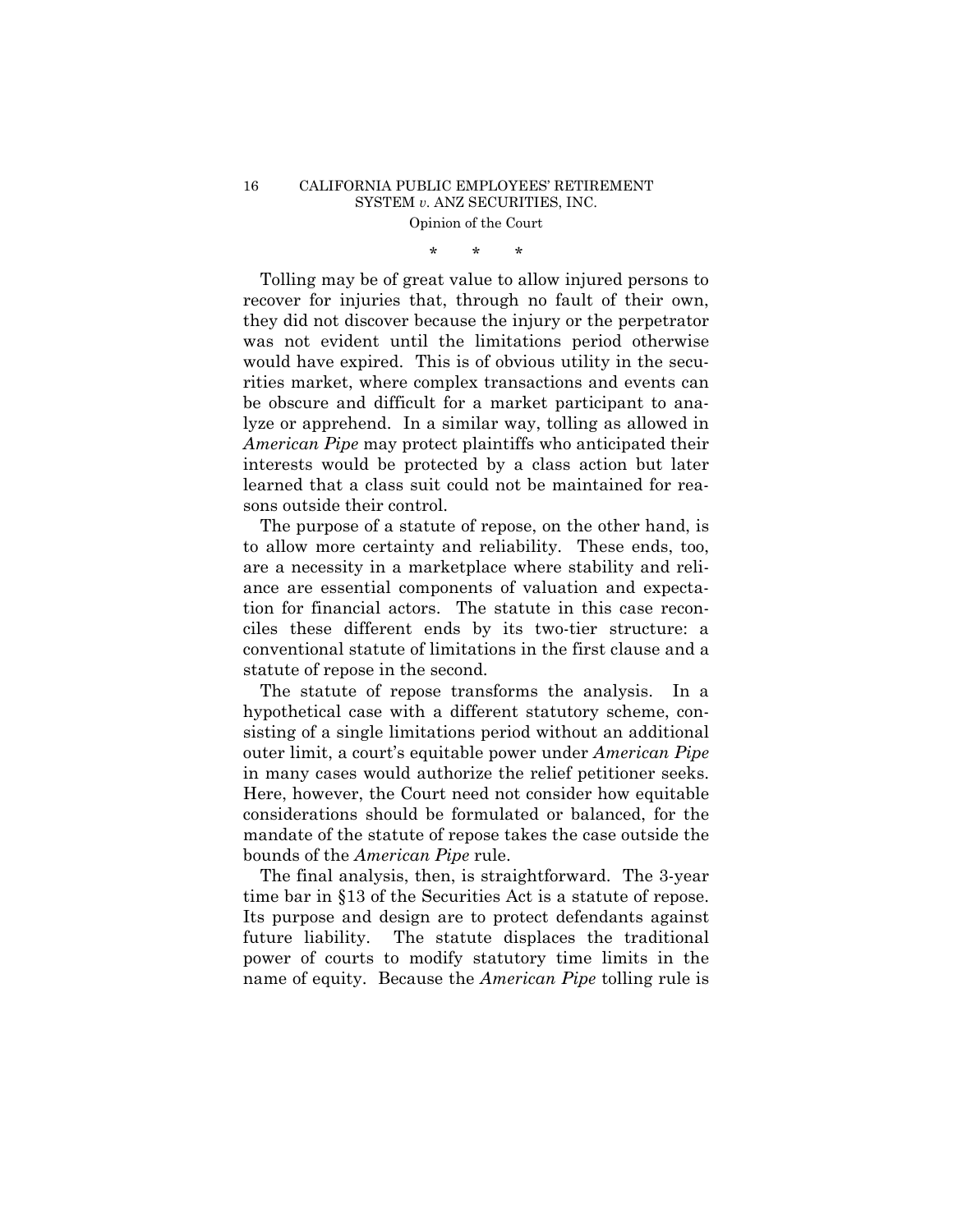rooted in those equitable powers, it cannot extend the 3 year period. Petitioner's untimely filing of its individual action is ground for dismissal.

The judgment of the Court of Appeals for the Second Circuit is affirmed.

*It is so ordered.*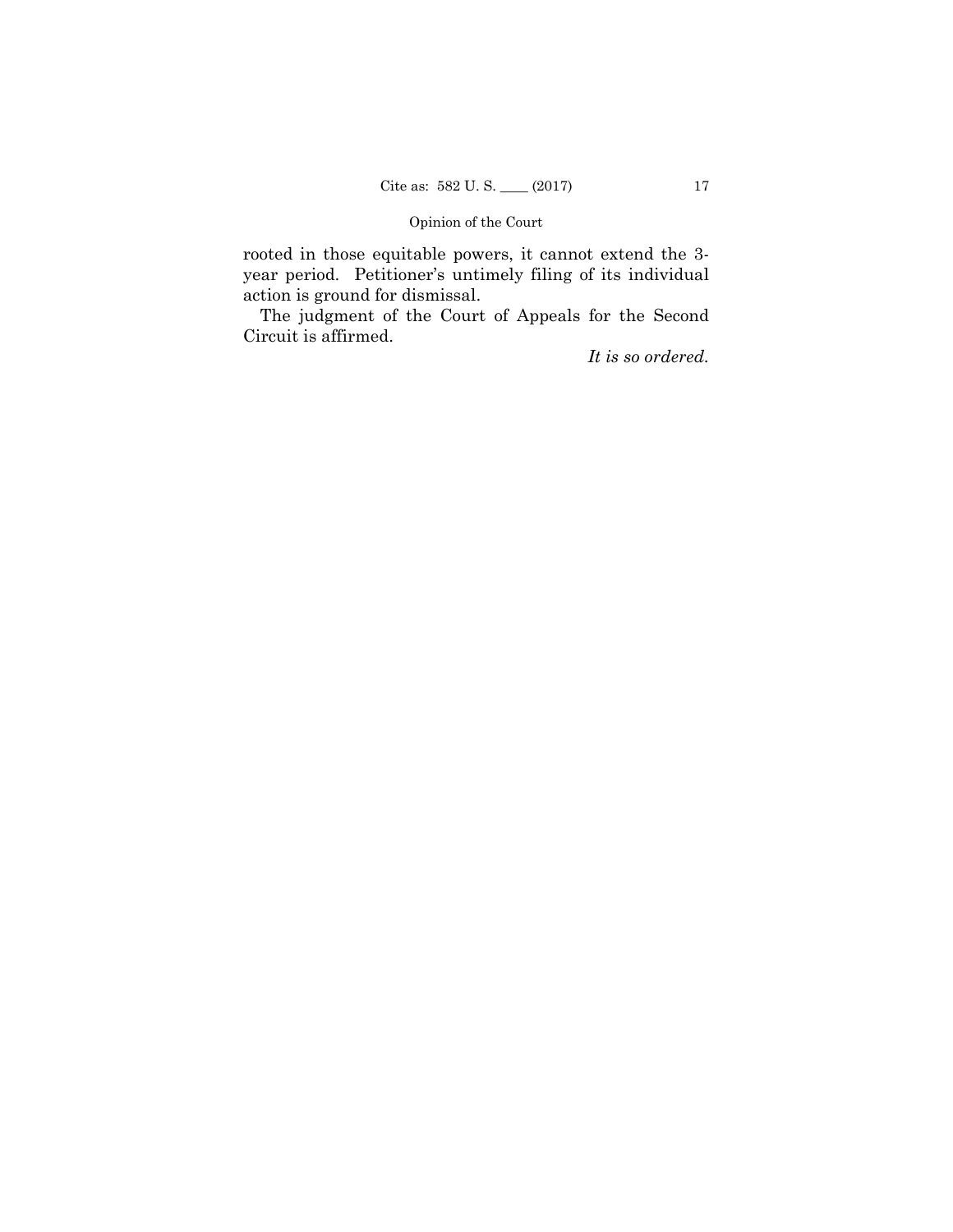# APPENDIX

Respondents are the following financial securities firms: ANZ Securities, Inc.; Bankia, S. A.; BBVA Securities Inc.; BMO Capital Markets Corp.; BNP Paribas FS, LLC; BNP Paribas S. A.; BNY Mellon Capital Markets, LLC; CIBC World Markets Corp.; Citigroup Global Markets Inc.; Daiwa Capital Markets Europe Limited; DZ Financial Markets LLC; HSBC Securities (USA) Inc.; HVB Capital Markets, Inc.; ING Financial Markets LLC; Mizuho Securities USA Inc.; M. R. Beal & Company; Muriel Siebert & Co. Inc.; nabSecurities LLC; Natixis Securities Americas LLC; RBC Capital Markets LLC; RBS Securities, Inc.; RBS WCS Holding Company; Santander Investment Securities Inc.; Scotia Capital (USA) Inc.; SG Americas Securities, LLC; Sovereign Securities Corporation LLC; SunTrust Capital Markets, Inc.; Utendahi Capital Partners, L. P.; and Wells Fargo Securities, LLC.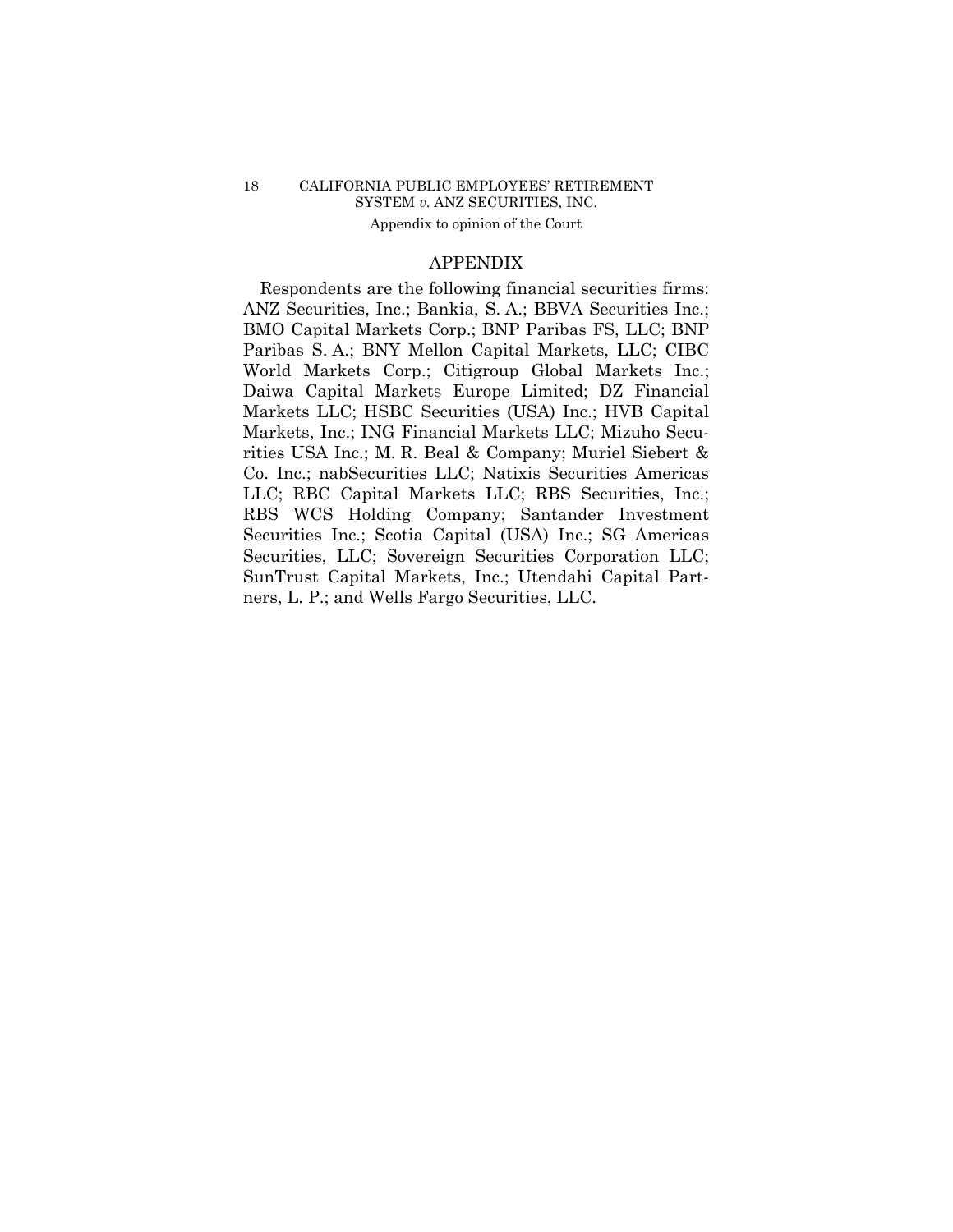GINSBURG, J., dissenting

# $\frac{1}{2}$  , where  $\frac{1}{2}$ **SUPREME COURT OF THE UNITED STATES**

#### $\frac{1}{2}$  ,  $\frac{1}{2}$  ,  $\frac{1}{2}$  ,  $\frac{1}{2}$  ,  $\frac{1}{2}$  ,  $\frac{1}{2}$ No. 16–373

# CALIFORNIA PUBLIC EMPLOYEES' RETIREMENT SYSTEM, PETITIONER *v.* ANZ SECURITIES, INC., ET AL.

#### ON WRIT OF CERTIORARI TO THE UNITED STATES COURT OF APPEALS FOR THE SECOND CIRCUIT

#### [June 26, 2017]

 JUSTICE SOTOMAYOR, and JUSTICE KAGAN join, dissenting. JUSTICE GINSBURG, with whom JUSTICE BREYER,

A class complaint was filed against respondents well within the three-year period of repose set out in §13 of the Securities Act of 1933, 15 U. S. C. §77m. That complaint informed respondents of the substance of the claims asserted against them and the identities of potential claimants. See *American Pipe & Constr. Co.* v. *Utah*, 414 U. S. 538, 554–555 (1974); *Crown, Cork & Seal Co.* v. *Parker*, 462 U. S. 345, 353 (1983). Respondents, in other words, received what §13's repose period was designed to afford them: notice of their potential liability within a fixed time window.

The complaint also "commence[d] the action for all members of the class." *American Pipe*, 414 U.S., at 550. Thus, when petitioner California Public Employees' Retirement System (CalPERS) elected to exercise the right safeguarded by Federal Rule of Civil Procedure  $23(c)(2)(B)(v)$ , *i.e.*, the right to opt out of the class and proceed independently, CalPERS' claim remained timely. See *American Pipe*, 414 U. S., at 550 (demanding that class members "individually meet the timeliness requirements . . . is simply inconsistent with Rule 23"). Given the due process underpinning of the opt-out right, see *Wal-*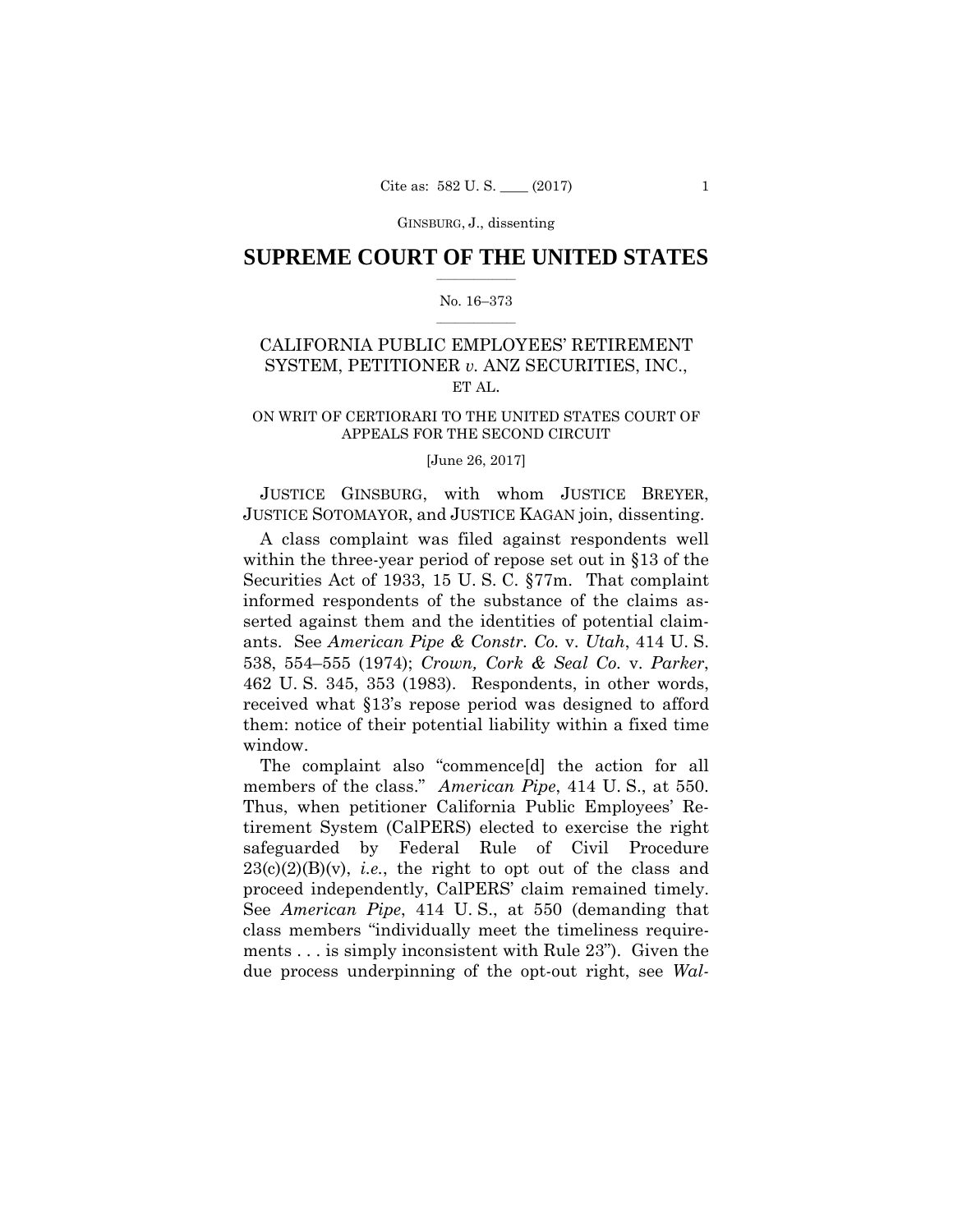# 2 CALIFORNIA PUBLIC EMPLOYEES' RETIREMENT SYSTEM *v*. ANZ SECURITIES, INC. GINSBURG, J., dissenting

*Mart Stores, Inc.* v. *Dukes*, 564 U. S. 338, 363 (2011), I resist rendering the right illusory for CalPERS and similarly situated class members. I would therefore reverse the judgment of the Second Circuit. Accordingly, I dissent from today's decision, under which opting out cuts off any chance for recovery.

I

 also *ante*, at 3 (CalPERS was part of putative class). CalPERS' claim against respondents was timely launched when the class representative filed a complaint pursuant to §11 of the Securities Act, 15 U. S. C. §77k, on behalf of all members of the described class, CalPERS among them. See *American Pipe & Constr. Co.* v. *Utah*, 414 U. S. 538, 550 (1974) (under Federal Rule of Civil Procedure 23, "the filing of a timely class action complaint commences the action for all members of the class"). See Filing the class complaint within three years of the date the securities specified in that complaint were offered to the public also satisfied §13's statute of repose. As the Court observes, *ante*, at 5, statutes of repose "effect a legislative judgment that a defendant should be free from [facing] liability after the legislatively determined period of time." *CTS Corp.* v. *Waldburger*, 573 U. S. \_\_\_, \_\_\_–\_\_\_  $(2014)$  (slip op., at 6–7) (internal quotation marks omitted). A repose period assures a party who might be drawn into litigation that, if no action is brought within a specified time, he will be off the hook. But whether CalPERS stayed in the class or eventually filed separately, respondents would have known, within the repose period, of their potential liability to all putative class members.

A class complaint "notifies the defendants not only of the substantive claims being brought against them, but also of the number and generic identities of the potential plaintiffs who may participate in the judgment." *Crown, Cork & Seal Co.* v. *Parker*, 462 U. S. 345, 353 (1983) (quot-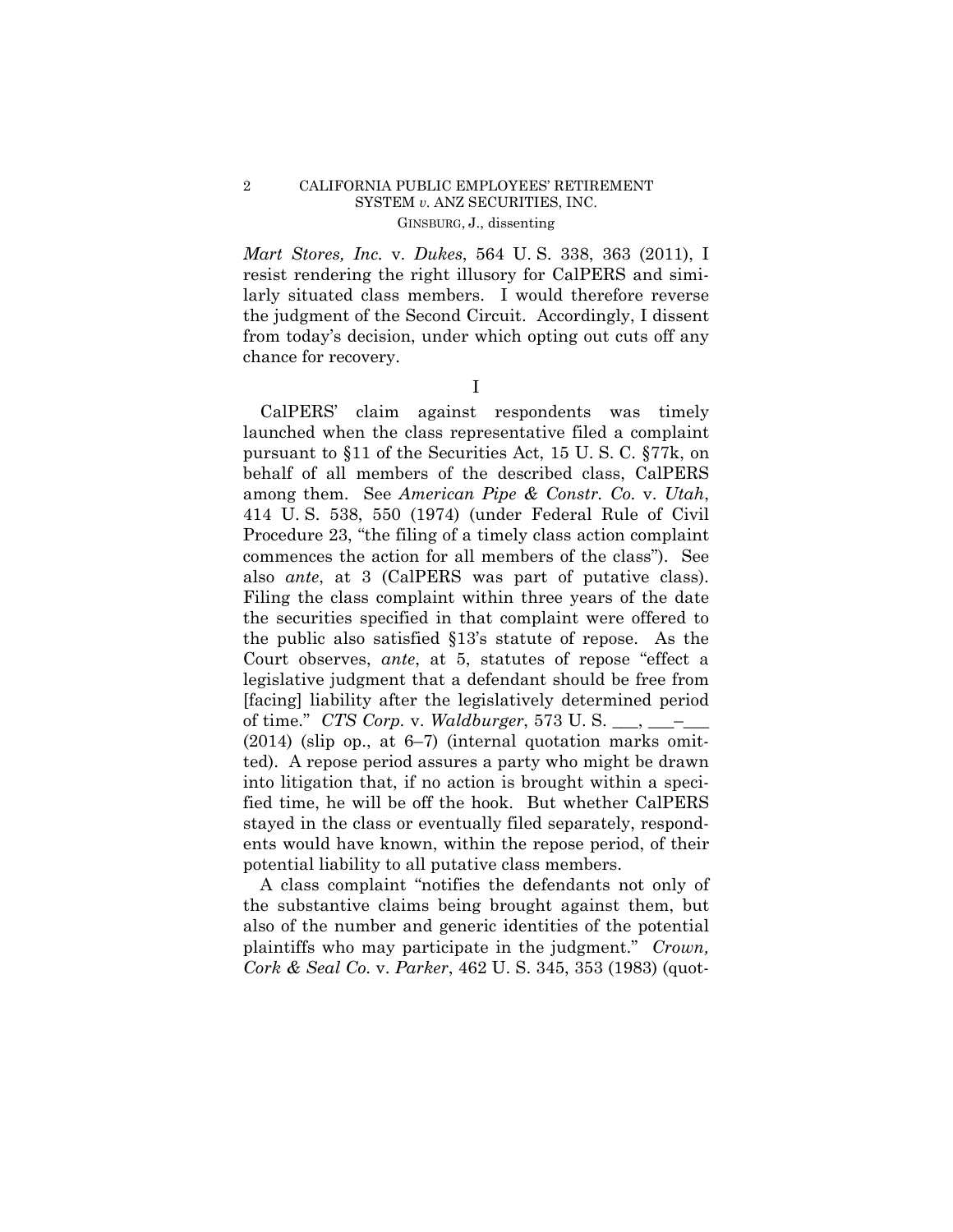#### GINSBURG, J., dissenting

ing *American Pipe*, 414 U. S., at 555). The class complaint filed against respondents provided that very notice: It identified "the essential information necessary to determine both the subject matter and size of the prospective litigation," *id.*, at 555—*i.e.*, the class of plaintiffs, the offering documents, and the alleged untrue statements and misleading omissions in those documents, see App. 50–66. "[A] defendant faced with [such] information about a potential liability to a class cannot be said to have reached a state of repose that should be protected." Developments in the Law: Class Actions, 89 Harv. L. Rev. 1318, 1451 (1976).

When CalPERS elected to pursue individually the claims already stated in the class complaint against the same defendants, it simply took control of the piece of the action that had always belonged to it. CalPERS' statement of the same allegations in an individual complaint could not disturb anyone's repose, for respondents could hardly be at rest once notified of the potential claimants and the precise false or misleading statements alleged to infect the registration statements at issue.1 CalPERS' decision to opt out did change two things: (1) CalPERS positioned itself to exercise its constitutional right to go it alone, cutting loose from a monetary settlement it deemed insufficient; and (2) respondents had to deal with CalPERS and its attorneys in addition to the named plaintiff and class counsel. Although those changes may affect how litigation subsequently plays out, see *ante*, at 12–13, they do not implicate the concerns that prompted §13's repose period: The class complaint disclosed the same information respondents would have received had each

——————

<sup>1</sup>To rank as a continuation of an action timely brought and serving the purpose of repose, the individual complaint may raise only those claims stated in the class complaint and must be launched while the class suit is still pending.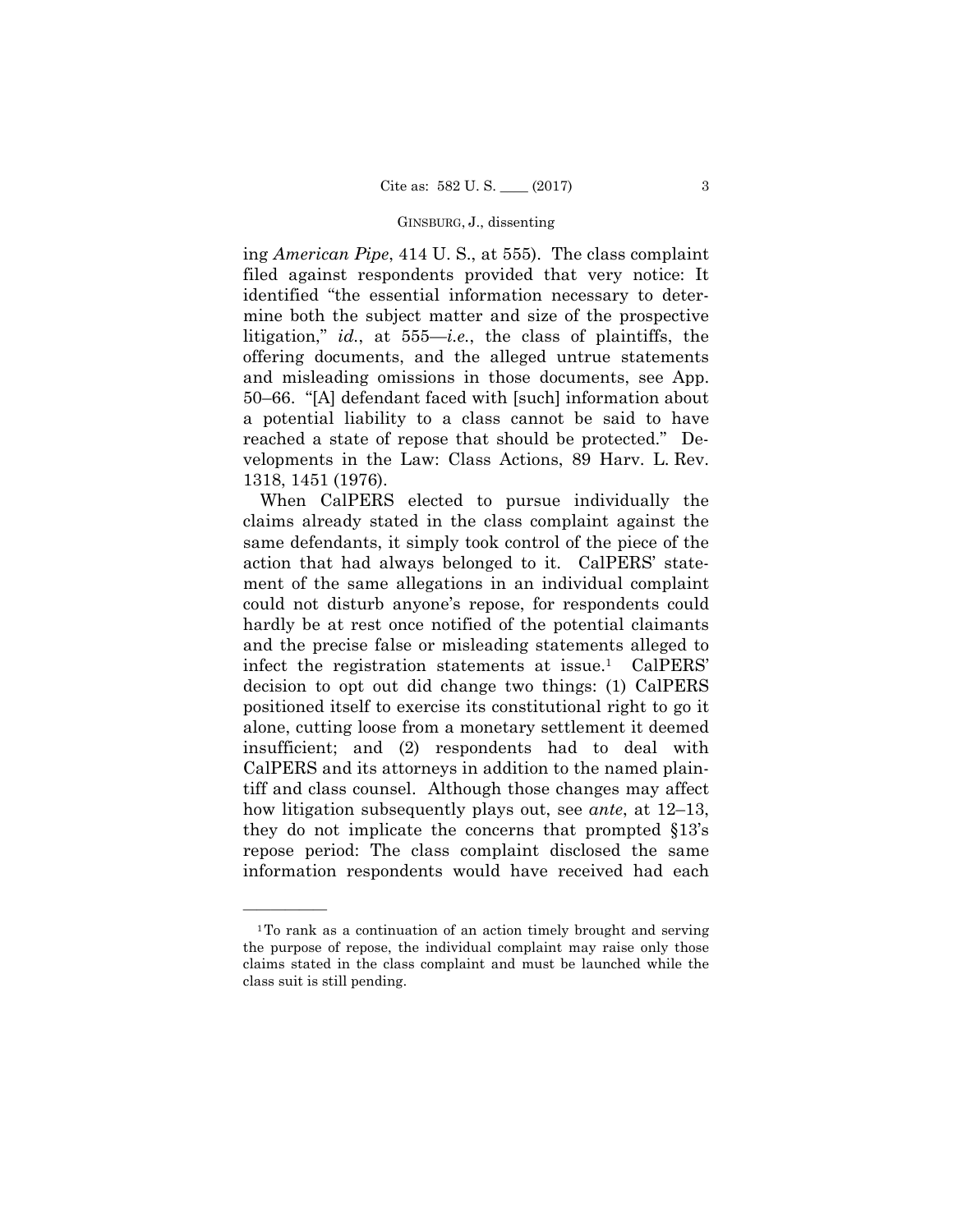class member instead filed an individual complaint on the day the class complaint was filed.

### II

Today's decision disserves the investing public that §11 was designed to protect. The harshest consequences will fall on those class members, often least sophisticated, who fail to file a protective claim within the repose period. Absent a protective claim filed within that period, those members stand to forfeit their constitutionally shielded right to opt out of the class and thereby control the prosecution of their own claims for damages. See *Wal-Mart Stores, Inc.* v. *Dukes*, 564 U. S. 338, 363 (2011) ("In the context of a class action predominantly for money damages," the "absence of . . . opt-out violates due process."). Because critical stages of securities class actions, including the class-certification decision, often occur years after the filing of a class complaint, $2$  the risk is high that class members failing to file a protective claim will be saddled with inadequate representation or an inadequate judgment.

The majority's ruling will also gum up the works of class litigation. Defendants will have an incentive to slow walk discovery and other precertification proceedings so the clock will run on potential opt outs. Any class member with a material stake in a §11 case, including every fiduciary who must safeguard investor assets, will have strong cause to file a protective claim, in a separate complaint or

——————

 two years in 66% of cases and exceeds three years in 36% of cases. See 2A recent study showed, for example, that the time from the filing of a securities class complaint to the class-certification decision exceeds S. Boettrich & S. Starykh, NERA Economic Consulting, Recent Trends in Securities Class Action Litigation: 2016 Full-Year Review, p. 23 (2017), available at http://www.nera.com/content/dam/nera/publications/ 2017/PUB\_2016\_Securities\_Year-End\_Trends\_Report\_0117.pdf (as last visited June 19, 2017).